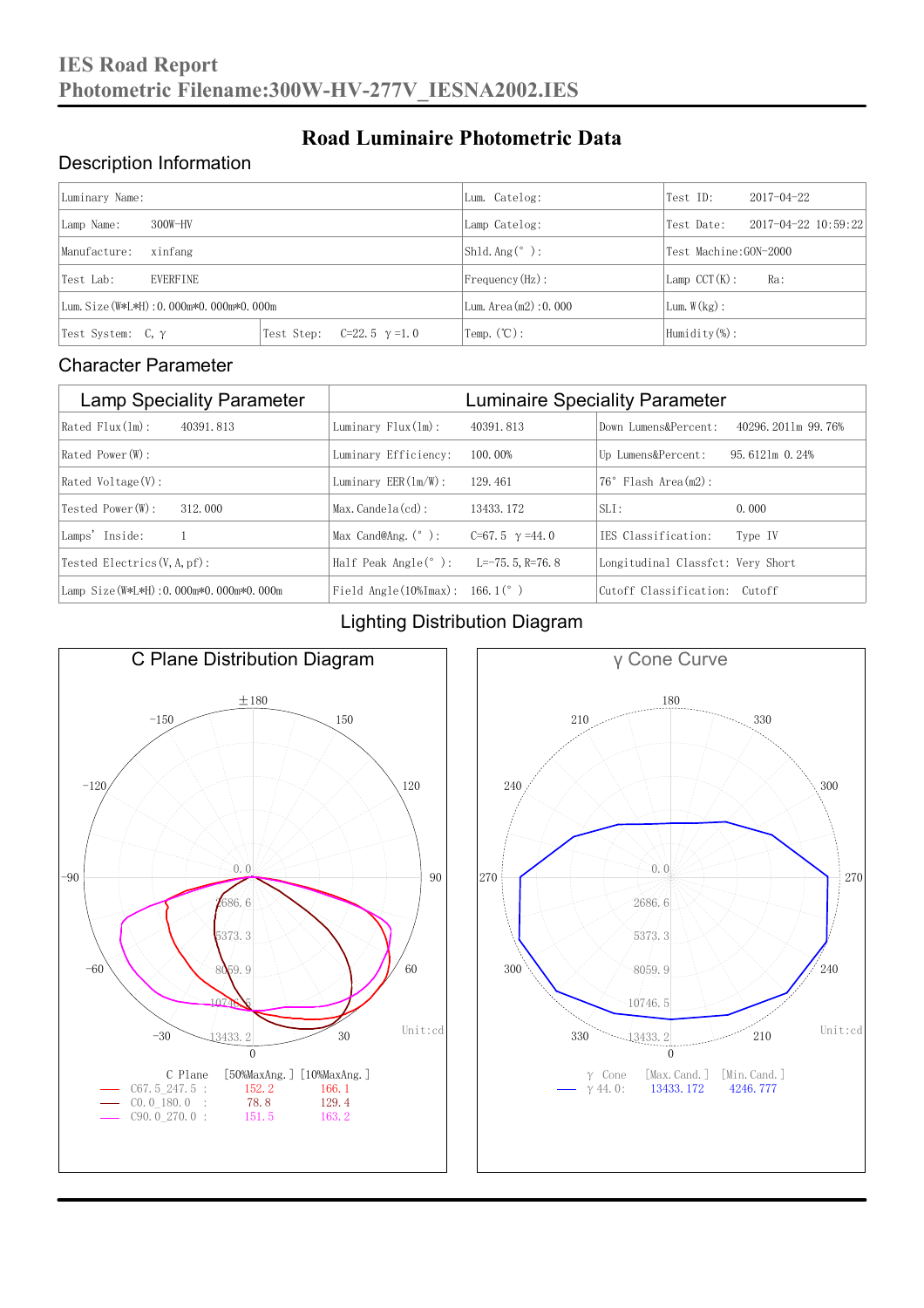### **2D Plane Light Intensity Distribution Curve**

| Lum. Name:           | Lum.Catelog:          |                    | $Test ID: 2017-04-22$          |
|----------------------|-----------------------|--------------------|--------------------------------|
| Lamp Name: 300W-HV   | Lamp Catelog:         | Test Lab: EVERFINE |                                |
| Manufacture: xinfang | Test Machine:GON-2000 |                    | Test Date: 2017-04-22 10:59:22 |

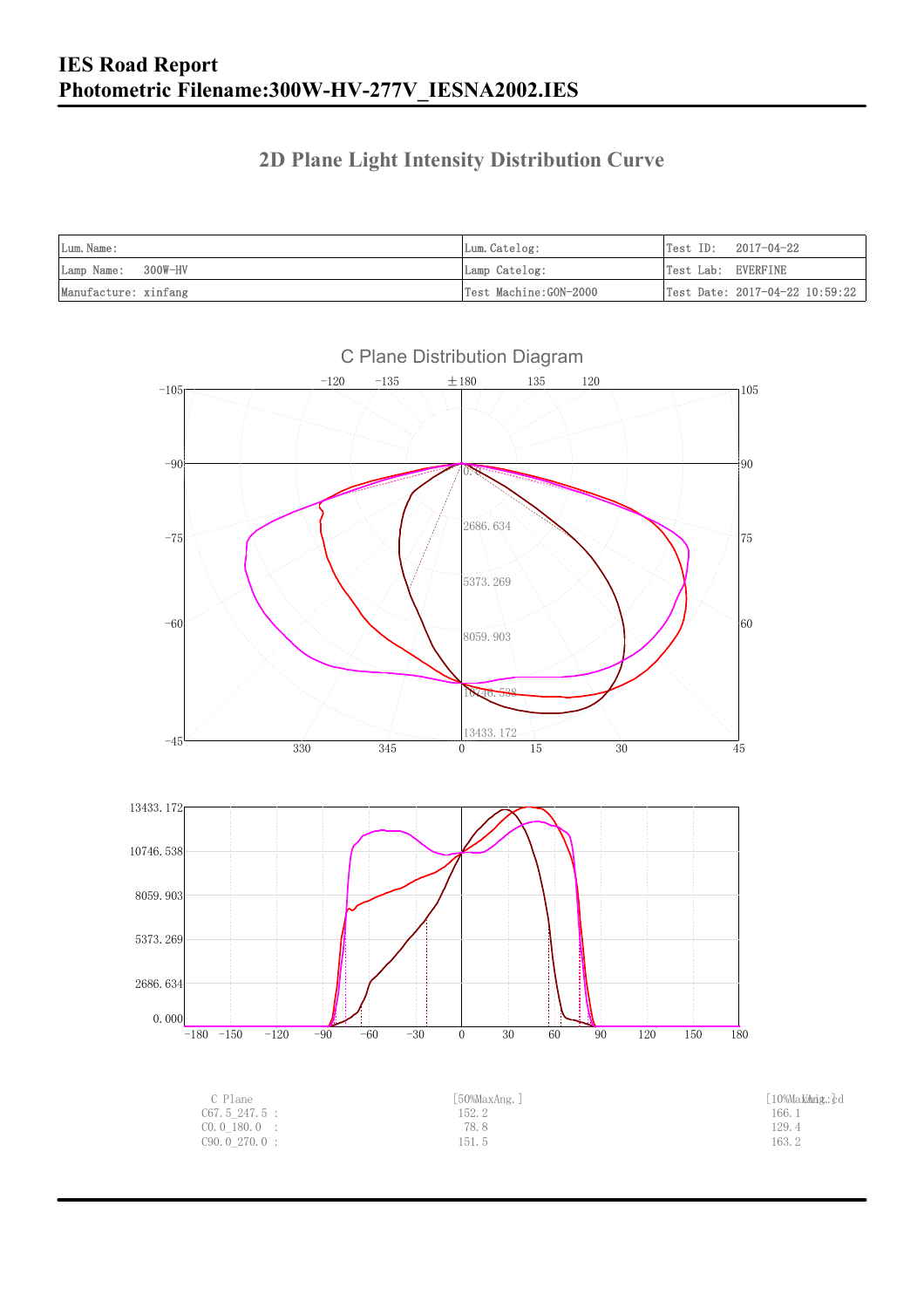### **3D Light Intensity Distribution Modal**

| Lum. Name:           | Lum.Catelog:          |                    | $\textsf{Test ID:} \quad 2017-04-22$ |
|----------------------|-----------------------|--------------------|--------------------------------------|
| Lamp Name: 300W-HV   | Lamp Catelog:         | Test Lab: EVERFINE |                                      |
| Manufacture: xinfang | Test Machine:GON-2000 |                    | Test Date: 2017-04-22 10:59:22       |

#### 3D Light Intensity Distribution Modal

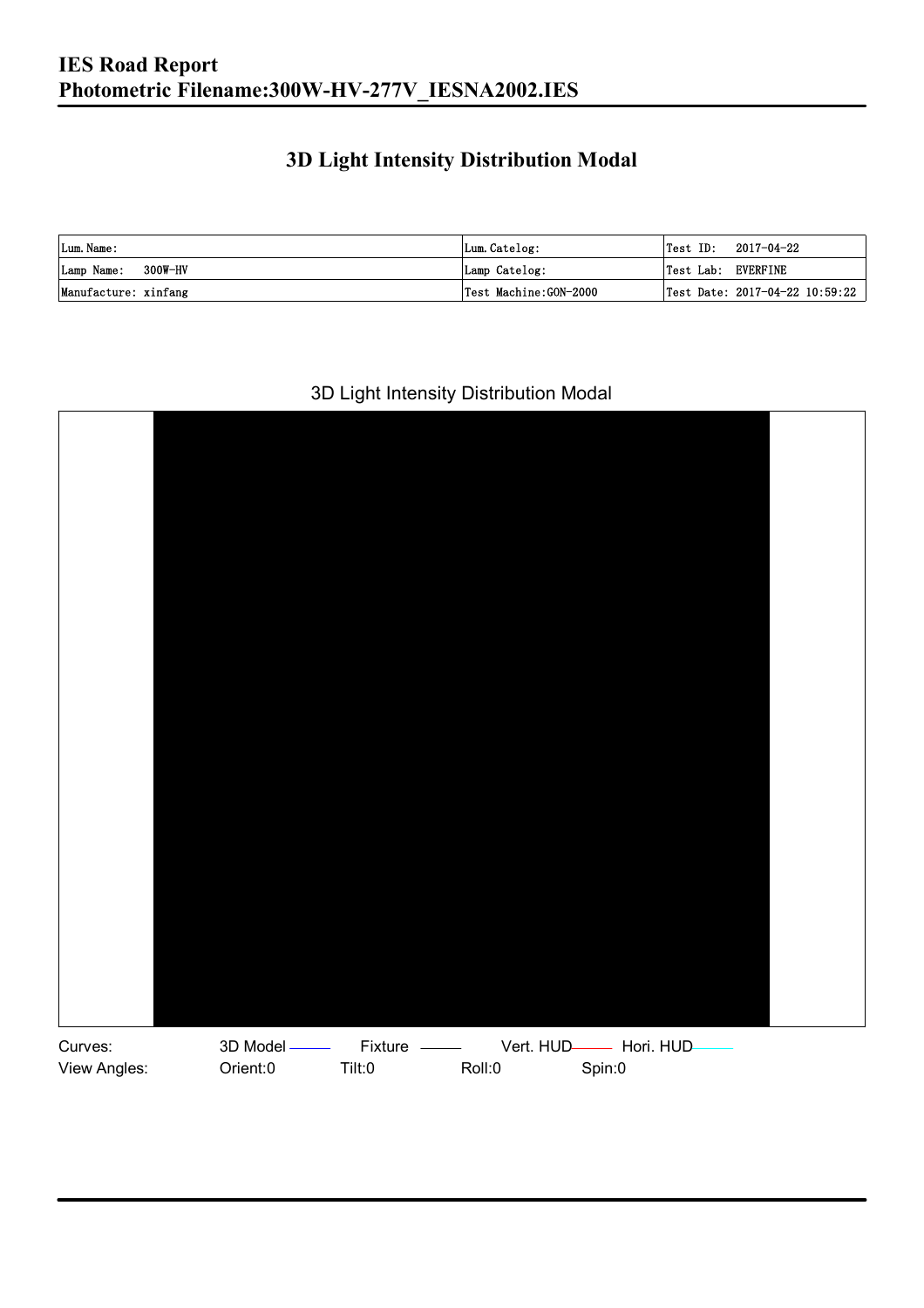#### **IES Road Report Photometric Filename:300W-HV-277V\_IESNA2002.IES**

### **Zonal Flux Tabulation**

| Zone $(\gamma)$ | Zone Flux     | Sums Flux     | Zone%Lamp | Sums%Lamp | Zone $(\gamma)$ | Zone Flux     | Sums Flux | Zone%Lamp | Sums%Lamp |
|-----------------|---------------|---------------|-----------|-----------|-----------------|---------------|-----------|-----------|-----------|
|                 | $(\text{lm})$ | $(\text{lm})$ |           |           |                 | $(\text{lm})$ | (1m)      |           |           |
| $0.0-1.0$       | 10.18         | 10.18         | 0.03      | 0.03      | $45.0 - 46.0$   | 744.82        | 744.82    | 1.84      | 1.84      |
| $1.0 - 2.0$     | 30.52         | 40.70         | 0.08      | 0.10      | 46.0 $-47.0$    | 750.76        | 1495.59   | 1.86      | 3.70      |
| $2.0 - 3.0$     | 50.82         | 91.52         | 0.13      | 0.23      | $47.0 - 48.0$   | 755.88        | 2251.46   | 1.87      | 5.57      |
| $3.0 - 4.0$     | 71.04         | 162.56        | 0.18      | 0.40      | 48.0-49.0       | 760.05        | 3011.51   | 1.88      | 7.46      |
| $4.0 - 5.0$     | 91.16         | 253.72        | 0.23      | 0.63      | 49.0 $-50.0$    | 763.19        | 3774.69   | 1.89      | 9.35      |
| $5.0 - 6.0$     | 111.17        | 364.89        | 0.28      | 0.90      | $50.0 - 51.0$   | 765.11        | 4539.80   | 1.89      | 11.24     |
| $6.0 - 7.0$     | 131.03        | 495.92        | 0.32      | 1.23      | $51.0 - 52.0$   | 765.77        | 5305.57   | 1.90      | 13.14     |
| $7.0 - 8.0$     | 150.76        | 646.68        | 0.37      | 1.60      | $52.0 - 53.0$   | 765.26        | 6070.83   | 1.89      | 15.03     |
| $8.0 - 9.0$     | 170.34        | 817.02        | 0.42      | 2.02      | $53.0 - 54.0$   | 763.43        | 6834.25   | 1.89      | 16.92     |
| $9.0 - 10.0$    | 189.79        | 1006.81       | 0.47      | 2.49      | $54.0 - 55.0$   | 760.19        | 7594.45   | 1.88      | 18.80     |
| $10.0 - 11.0$   | 209.09        | 1215.90       | 0.52      | 3.01      | $55.0 - 56.0$   | 755.18        | 8349.63   | 1.87      | 20.67     |
| $11.0 - 12.0$   | 228.24        | 1444.14       | 0.57      | 3.58      | $56.0 - 57.0$   | 748.18        | 9097.81   | 1.85      | 22.52     |
| $12.0 - 13.0$   | 247.27        | 1691.41       | 0.61      | 4.19      | $57.0 - 58.0$   | 739.10        | 9836.90   | 1.83      | 24.35     |
| $13.0 - 14.0$   | 266.20        | 1957.61       | 0.66      | 4.85      | $58.0 - 59.0$   | 727.87        | 10564.77  | 1.80      | 26.16     |
| $14.0 - 15.0$   | 285.05        | 2242.66       | 0.71      | 5.55      | $59.0 - 60.0$   | 714.97        | 11279.74  | 1.77      | 27.93     |
| $15.0 - 16.0$   | 303.80        | 2546.45       | 0.75      | 6.30      | $60.0 - 61.0$   | 700.50        | 11980.24  | 1.73      | 29.66     |
| $16.0 - 17.0$   | 322.51        | 2868.96       | 0.80      | 7.10      | $61.0 - 62.0$   | 684.54        | 12664.78  | 1.69      | 31.35     |
| $17.0 - 18.0$   | 341.17        | 3210.13       | 0.84      | 7.95      | $62.0 - 63.0$   | 667.43        | 13332.21  | 1.65      | 33.01     |
| $18.0 - 19.0$   | 359.77        | 3569.90       | 0.89      | 8.84      | $63.0 - 64.0$   | 649.58        | 13981.79  | 1.61      | 34.62     |
| $19.0 - 20.0$   | 378.35        | 3948.25       | 0.94      | 9.77      | $64.0 - 65.0$   | 630.78        | 14612.57  | 1.56      | 36.18     |
| $20.0 - 21.0$   | 396.90        | 4345.15       | 0.98      | 10.76     | $65.0 - 66.0$   | 611.14        | 15223.70  | 1.51      | 37.69     |
| $21.0 - 22.0$   | 415.36        | 4760.51       | 1.03      | 11.79     | $66.0 - 67.0$   | 592.35        | 15816.05  | 1.47      | 39.16     |
| $22.0 - 23.0$   | 433.69        | 5194.20       | 1.07      | 12.86     | $67.0 - 68.0$   | 574.72        | 16390.78  | 1.42      | 40.58     |
| $23.0 - 24.0$   | 451.86        | 5646.06       | 1.12      | 13.98     | $68.0 - 69.0$   | 556.72        | 16947.50  | 1.38      | 41.96     |
| $24.0 - 25.0$   | 469.90        | 6115.96       | 1.16      | 15.14     | 69.0 $-70.0$    | 538.19        | 17485.69  | 1.33      | 43.29     |
| $25.0 - 26.0$   | 487.67        | 6603.63       | 1.21      | 16.35     | $70.0 - 71.0$   | 518.85        | 18004.54  | 1.28      | 44.57     |
| $26.0 - 27.0$   | 505.08        | 7108.71       | 1.25      | 17.60     | $71.0 - 72.0$   | 498.19        | 18502.73  | 1.23      | 45.81     |
| $27.0 - 28.0$   | 522.23        | 7630.95       | 1.29      | 18.89     | $72.0 - 73.0$   | 474.49        | 18977.23  | 1.17      | 46.98     |
| $28.0 - 29.0$   | 539.10        | 8170.05       | 1.33      | 20.23     | $73.0 - 74.0$   | 446.28        | 19423.50  | 1.10      | 48.09     |
| 29.0-30.0       | 555.62        | 8725.67       | 1.38      | 21.60     | 74.0-75.0       | 412.38        | 19835.89  | $1.02\,$  | 49.11     |
| $30.0 - 31.0$   | 571.83        | 9297.50       | 1.42      | 23.02     | $75.0 - 76.0$   | 371.07        | 20206.96  | 0.92      | 50.03     |
| $31.0 - 32.0$   | 587.56        | 9885.06       | 1.45      | 24.47     | $76.0 - 77.0$   | 324.16        | 20531.12  | 0.80      | 50.83     |
| $32.0 - 33.0$   | 602.67        | 10487.74      | 1.49      | 25.97     | $77.0 - 78.0$   | 275.97        | 20807.09  | 0.68      | 51.51     |
| $33.0 - 34.0$   | 617.28        | 11105.02      | 1.53      | 27.49     | 78.0-79.0       | 227.90        | 21034.99  | 0.56      | 52.08     |
| $34.0 - 35.0$   | 631.48        | 11736.50      | 1.56      | 29.06     | $79.0 - 80.0$   | 177.82        | 21212.82  | 0.44      | 52.52     |
| $35.0 - 36.0$   | 645.15        | 12381.65      | 1.60      | 30.65     | $80.0 - 81.0$   | 132.32        | 21345.14  | 0.33      | 52.85     |
| $36.0 - 37.0$   | 658.18        | 13039.83      | 1.63      | 32.28     | $81.0 - 82.0$   | 97.71         | 21442.85  | 0.24      | 53.09     |
| $37.0 - 38.0$   | 670.49        | 13710.32      | 1.66      | 33.94     | $82.0 - 83.0$   | 69.85         | 21512.69  | 0.17      | 53.26     |
| $38.0 - 39.0$   | 682.05        | 14392.37      | 1.69      | 35.63     | 83.0-84.0       | 45.57         | 21558.26  | 0.11      | 53.37     |
| $39.0 - 40.0$   | 692.93        | 15085.30      | 1.72      | 37.35     | 84.0-85.0       | 25.53         | 21583.80  | 0.06      | 53.44     |
| $40.0 - 41.0$   | 703.27        | 15788.57      | 1.74      | 39.09     | 85.0-86.0       | 11.81         | 21595.61  | 0.03      | 53.47     |
| $41.0 - 42.0$   | 713.05        | 16501.62      | 1.77      | 40.85     | $86.0 - 87.0$   | 4.56          | 21600.16  | 0.01      | 53.48     |
| $42.0 - 43.0$   | 722.09        | 17223.71      | 1.79      | 42.64     | 87.0-88.0       | 1.86          | 21602.02  | 0.00      | 53.48     |
| $43.0 - 44.0$   | 730.38        | 17954.09      | 1.81      | 44.45     | 88.0-89.0       | 1.19          | 21603.21  | 0.00      | 53.48     |
| $44.0 - 45.0$   | 738.01        | 18692.10      | 1.83      | 46.28     | $89.0 - 90.0$   | 0.89          | 21604.10  | 0.00      | 53.49     |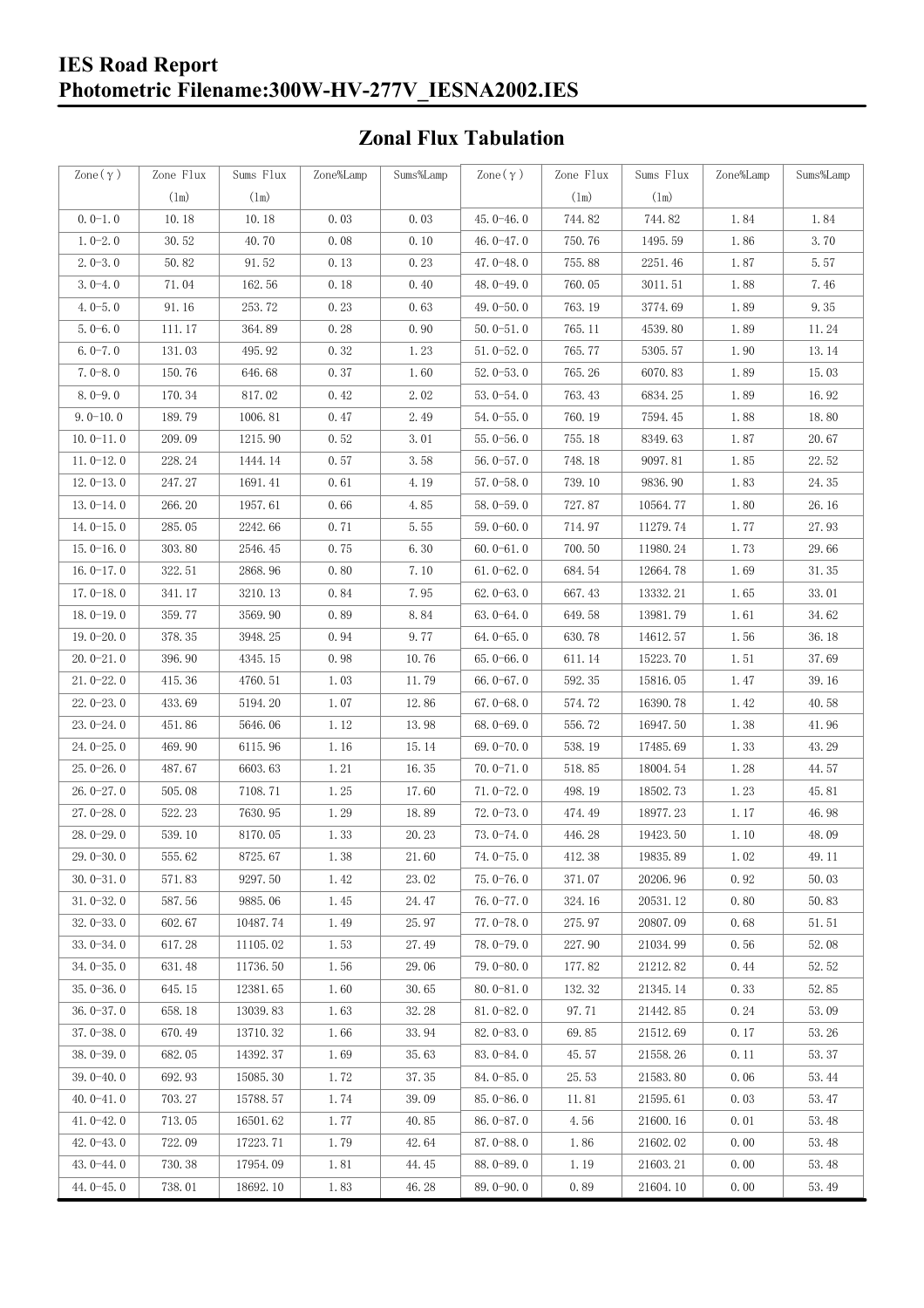### **IES Road Report Photometric Filename:300W-HV-277V\_IESNA2002.IES**

# **Zonal Flux Tabulation - (Cont.)**

| $\text{Zone}(\gamma)$ | Zone Flux | Sums Flux | Zone%Lamp | Sums%Lamp | Zone $(\gamma)$ | Zone Flux | Sums Flux | Zone%Lamp | Sums%Lamp |
|-----------------------|-----------|-----------|-----------|-----------|-----------------|-----------|-----------|-----------|-----------|
|                       | (1m)      | (1m)      |           |           |                 | (1m)      | (1m)      |           |           |
| $90.0 - 91.0$         | 0.80      | 0.80      | 0.00      | 0.00      | $135.0 - 136.0$ | 1.45      | 1.45      | 0.00      | 0.00      |
| $91.0 - 92.0$         | 0.79      | 1.58      | 0.00      | 0.00      | $136.0 - 137.0$ | 1.43      | 2.88      | 0.00      | 0.01      |
| $92.0 - 93.0$         | 0.79      | 2.37      | 0.00      | 0.01      | 137.0-138.0     | 1.40      | 4.28      | 0.00      | 0.01      |
| $93.0 - 94.0$         | 0.80      | 3.17      | 0.00      | 0.01      | 138.0-139.0     | 1.37      | 5.65      | 0.00      | 0.01      |
| $94.0 - 95.0$         | 0.82      | 3.98      | 0.00      | 0.01      | 139.0-140.0     | 1.34      | 6.98      | 0.00      | 0.02      |
| $95.0 - 96.0$         | 0.84      | 4.82      | 0.00      | 0.01      | $140.0 - 141.0$ | 1.31      | 8.29      | 0.00      | 0.02      |
| $96.0 - 97.0$         | 0.86      | 5.68      | 0.00      | 0.01      | 141.0-142.0     | 1.28      | 9.58      | 0.00      | 0.02      |
| $97.0 - 98.0$         | 0.89      | 6.58      | 0.00      | 0.02      | 142.0-143.0     | 1.24      | 10.82     | 0.00      | 0.03      |
| $98.0 - 99.0$         | 0.93      | 7.51      | 0.00      | 0.02      | 143.0-144.0     | 1.19      | 12.01     | 0.00      | 0.03      |
| $99.0 - 100.0$        | 0.97      | 8.47      | 0.00      | 0.02      | $144.0 - 145.0$ | 1.15      | 13.16     | 0.00      | 0.03      |
| $100.0 - 101.0$       | 1.01      | 9.49      | 0.00      | 0.02      | $145.0 - 146.0$ | 1.13      | 14.29     | 0.00      | 0.04      |
| $101.0 - 102.0$       | 1.05      | 10.54     | 0.00      | 0.03      | $146.0 - 147.0$ | 1.12      | 15.42     | 0.00      | 0.04      |
| $102.0 - 103.0$       | 1.10      | 11.64     | 0.00      | 0.03      | 147.0-148.0     | 1.11      | 16.53     | 0.00      | 0.04      |
| $103.0 - 104.0$       | 1.15      | 12.79     | 0.00      | 0.03      | 148.0-149.0     | 1.10      | 17.62     | 0.00      | 0.04      |
| $104.0 - 105.0$       | 1.21      | 14.00     | 0.00      | 0.03      | $149.0 - 150.0$ | 1.08      | 18.70     | 0.00      | 0.05      |
| $105.0 - 106.0$       | 1.26      | 15.26     | 0.00      | 0.04      | $150.0 - 151.0$ | 1.05      | 19.75     | 0.00      | 0.05      |
| $106.0 - 107.0$       | 1.32      | 16.58     | 0.00      | 0.04      | $151.0 - 152.0$ | 1.01      | 20.77     | 0.00      | 0.05      |
| $107.0 - 108.0$       | 1.37      | 17.95     | 0.00      | 0.04      | $152.0 - 153.0$ | 0.98      | 21.74     | 0.00      | 0.05      |
| $108.0 - 109.0$       | 1.42      | 19.37     | 0.00      | 0.05      | $153.0 - 154.0$ | 0.94      | 22.69     | 0.00      | 0.06      |
| $109.0 - 110.0$       | 1.46      | 20.83     | 0.00      | 0.05      | 154.0-155.0     | 0.90      | 23.59     | 0.00      | 0.06      |
| $110.0 - 111.0$       | 1.50      | 22.33     | 0.00      | 0.06      | $155.0 - 156.0$ | 0.86      | 24.46     | 0.00      | 0.06      |
| $111.0 - 112.0$       | 1.53      | 23.85     | 0.00      | 0.06      | $156.0 - 157.0$ | 0.83      | 25.28     | 0.00      | 0.06      |
| $112.0 - 113.0$       | 1.55      | 25.40     | 0.00      | 0.06      | $157.0 - 158.0$ | 0.79      | 26.08     | 0.00      | 0.06      |
| $113.0 - 114.0$       | 1.56      | 26.97     | 0.00      | 0.07      | $158.0 - 159.0$ | 0.76      | 26.83     | 0.00      | 0.07      |
| $114.0 - 115.0$       | 1.57      | 28.53     | 0.00      | 0.07      | $159.0 - 160.0$ | 0.72      | 27.55     | 0.00      | 0.07      |
| $115.0 - 116.0$       | 1.56      | 30.09     | 0.00      | 0.07      | $160.0 - 161.0$ | 0.69      | 28.24     | 0.00      | 0.07      |
| $116.0 - 117.0$       | 1.55      | 31.64     | 0.00      | 0.08      | $161.0 - 162.0$ | 0.66      | 28.90     | 0.00      | 0.07      |
| $117.0 - 118.0$       | 1.55      | 33.19     | 0.00      | 0.08      | $162.0 - 163.0$ | 0.62      | 29.52     | 0.00      | 0.07      |
| $118.0 - 119.0$       | 1.56      | 34.75     | 0.00      | 0.09      | $163.0 - 164.0$ | 0.59      | 30.11     | 0.00      | 0.07      |
| 119.0-120.0           | 1.59      | 36.35     | 0.00      | 0.09      | $164.0 - 165.0$ | 0.55      | 30.66     | 0.00      | $0.08\,$  |
| $120.0 - 121.0$       | 1.62      | 37.97     | 0.00      | 0.09      | $165.0 - 166.0$ | 0.52      | 31.18     | 0.00      | 0.08      |
| $121.0 - 122.0$       | 1.64      | 39.61     | 0.00      | 0.10      | $166.0 - 167.0$ | 0.49      | 31.67     | 0.00      | 0.08      |
| $122.0 - 123.0$       | 1.65      | 41.27     | 0.00      | 0.10      | $167.0 - 168.0$ | 0.48      | 32.16     | 0.00      | 0.08      |
| $123.0 - 124.0$       | 1.65      | 42.92     | 0.00      | 0.11      | $168.0 - 169.0$ | 0.47      | 32.62     | 0.00      | 0.08      |
| $124.0 - 125.0$       | 1.65      | 44.57     | 0.00      | 0.11      | 169.0-170.0     | 0.45      | 33.07     | 0.00      | 0.08      |
| $125.0 - 126.0$       | 1.65      | 46.22     | 0.00      | 0.11      | $170.0 - 171.0$ | 0.42      | 33.48     | 0.00      | 0.08      |
| 126.0-127.0           | 1.64      | 47.86     | 0.00      | 0.12      | 171.0-172.0     | 0.38      | 33.86     | 0.00      | 0.08      |
| $127.0 - 128.0$       | 1.63      | 49.50     | 0.00      | 0.12      | 172.0-173.0     | 0.34      | 34.20     | 0.00      | 0.08      |
| $128.0 - 129.0$       | 1.62      | 51.11     | 0.00      | 0.13      | 173.0-174.0     | 0.29      | 34.49     | 0.00      | 0.09      |
| $129.0 - 130.0$       | 1.59      | 52.70     | 0.00      | 0.13      | 174.0-175.0     | 0.25      | 34.74     | 0.00      | 0.09      |
| $130.0 - 131.0$       | 1.57      | 54.27     | 0.00      | 0.13      | $175.0 - 176.0$ | 0.21      | 34.95     | 0.00      | 0.09      |
| $131.0 - 132.0$       | 1.54      | 55.81     | 0.00      | 0.14      | $176.0 - 177.0$ | 0.16      | 35.11     | 0.00      | 0.09      |
| $132.0 - 133.0$       | 1.52      | 57.33     | 0.00      | 0.14      | 177.0-178.0     | 0.11      | 35.22     | 0.00      | 0.09      |
| $133.0 - 134.0$       | 1.50      | 58.83     | 0.00      | 0.15      | 178.0-179.0     | 0.07      | 35.29     | 0.00      | 0.09      |
| $134.0 - 135.0$       | 1.48      | 60.30     | 0.00      | 0.15      | $179.0 - 180.0$ | 0.02      | 35.31     | 0.00      | 0.09      |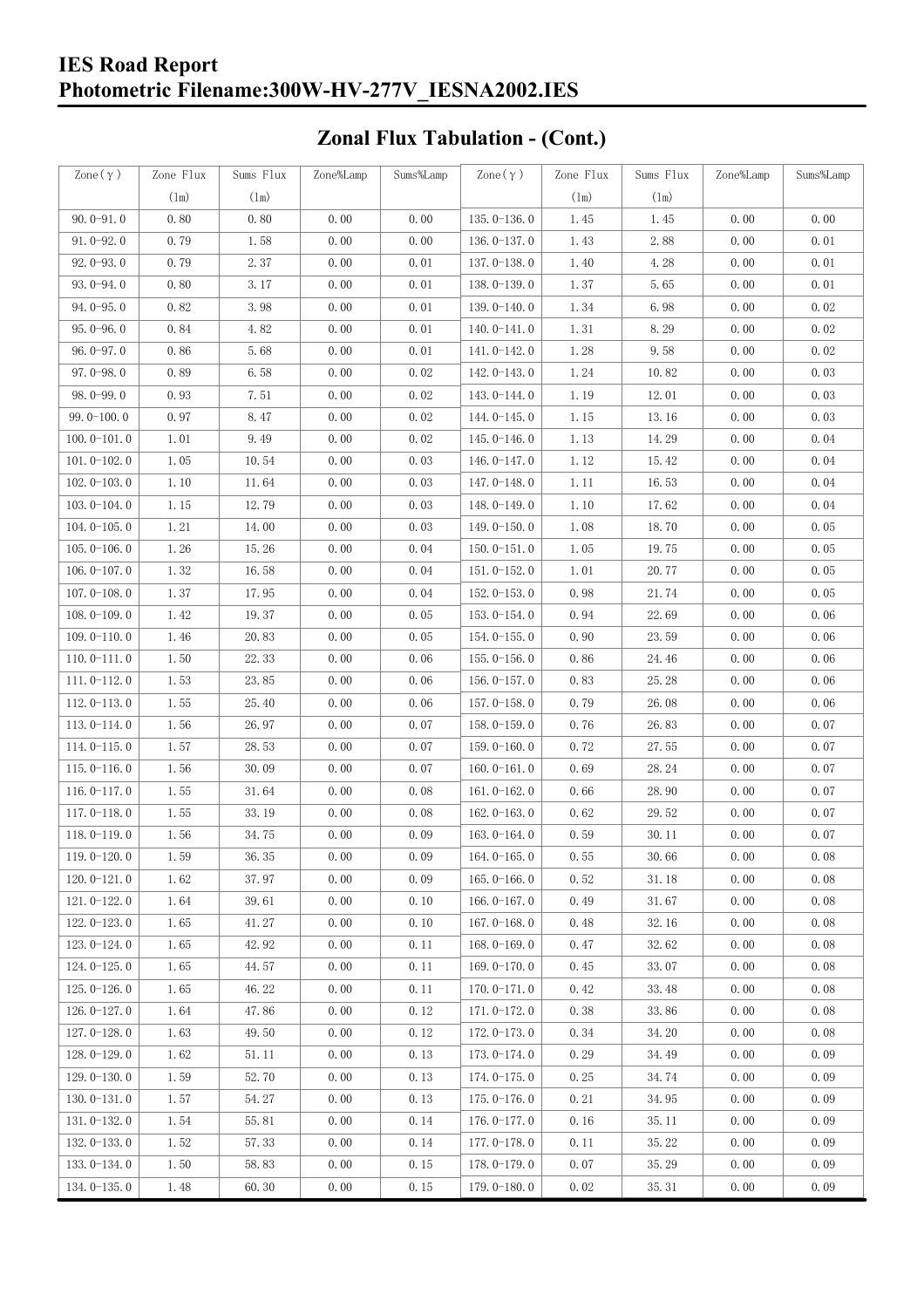### **Rectangle ISO Lighting Intensity Diagram**

| Lum. Name:           | Lum.Catelog:          | $\textsf{Test ID:} \quad 2017-04-22$ |
|----------------------|-----------------------|--------------------------------------|
| Lamp Name: 300W-HV   | Lamp Catelog:         | Test Lab: EVERFINE                   |
| Manufacture: xinfang | Test Machine:GON-2000 | Test Date: 2017-04-22 10:59:22       |



Maximum Cand.@Angle: H=15.4°, V=41.7°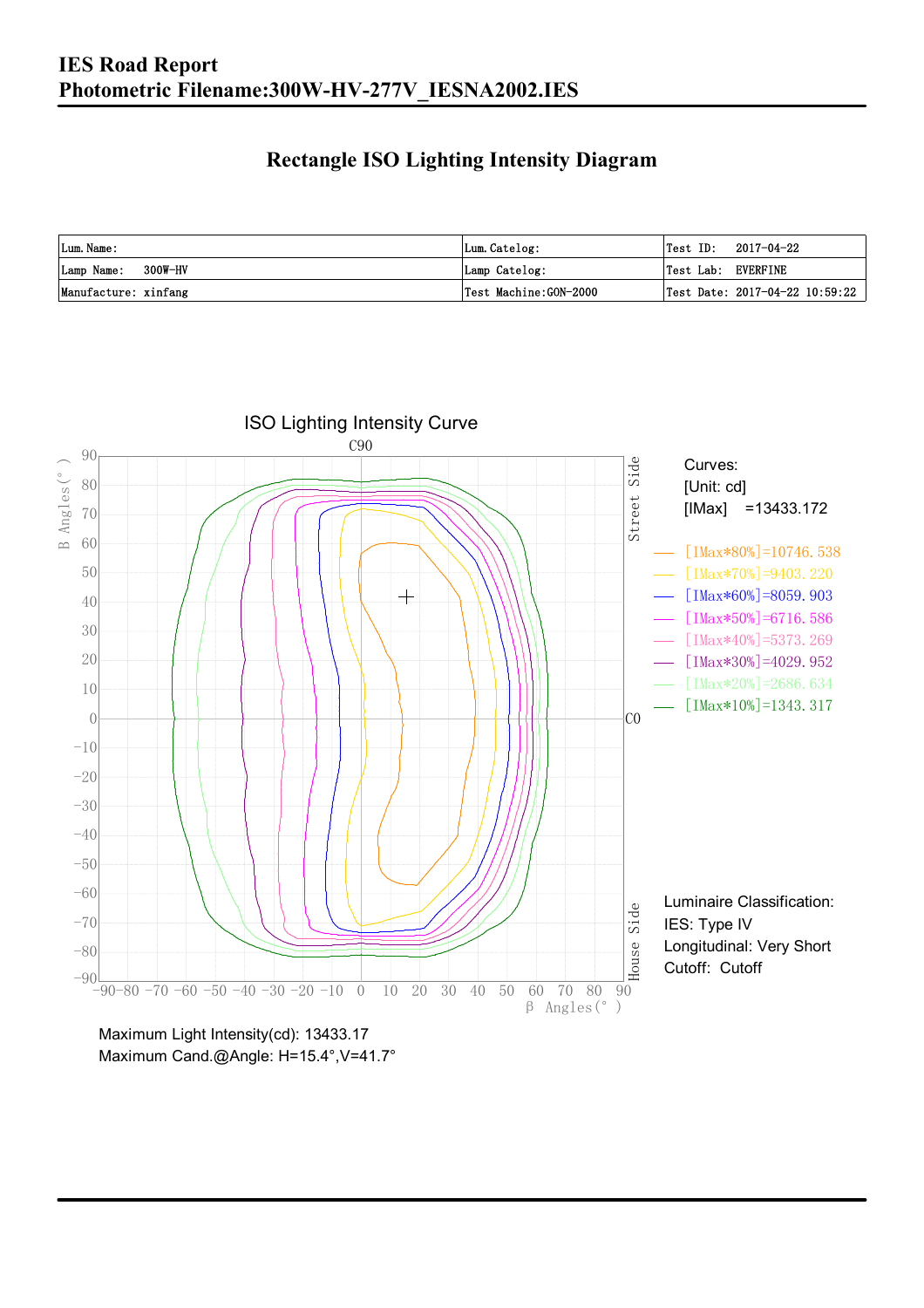### **Round ISO Lighting Intensity Diagram**

| Lum. Name:           | Lum.Catelog:          | Test ID:           | 2017-04-22                                |
|----------------------|-----------------------|--------------------|-------------------------------------------|
| Lamp Name: 300W-HV   | Lamp Catelog:         | Test Lab: EVERFINE |                                           |
| Manufacture: xinfang | Test Machine:GON-2000 |                    | $\sqrt{2}$ Test Date: 2017-04-22 10:59:22 |

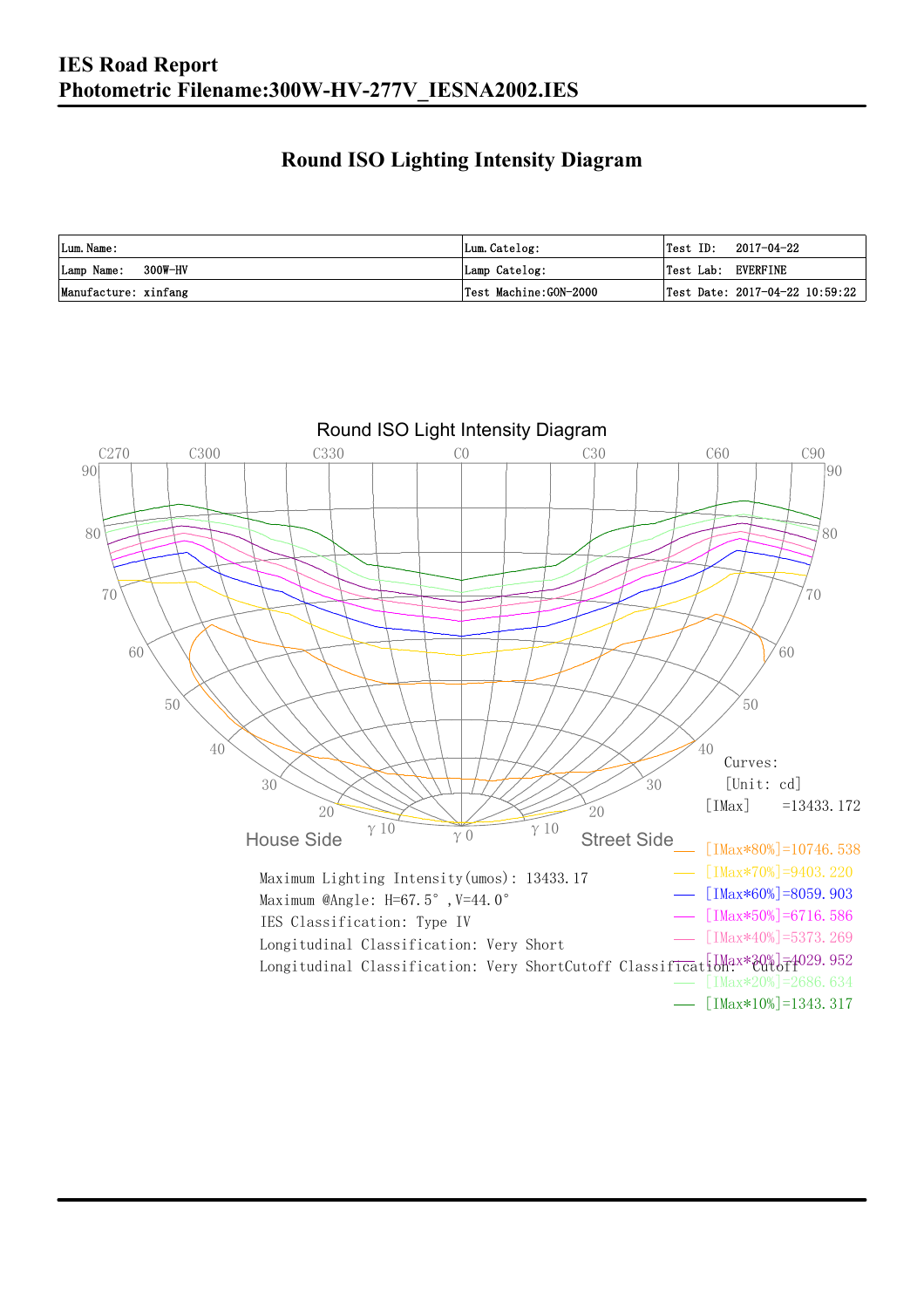### **Plane ISO-Illuminance Diagram**

| Lum. Name:           | Lum.Catelog:          | Test ID:<br>2017-04-22                    |
|----------------------|-----------------------|-------------------------------------------|
| Lamp Name: 300W-HV   | Lamp Catelog:         | Test Lab: EVERFINE                        |
| Manufacture: xinfang | Test Machine:GON-2000 | $\sqrt{2}$ Test Date: 2017-04-22 10:59:22 |



Working Plane Maximum Illuminance(lx): 1104.48

Working Plane Maximum Illuminance Position(d/h):H0.0 V0.2

Plane ISO-Illuminance Curve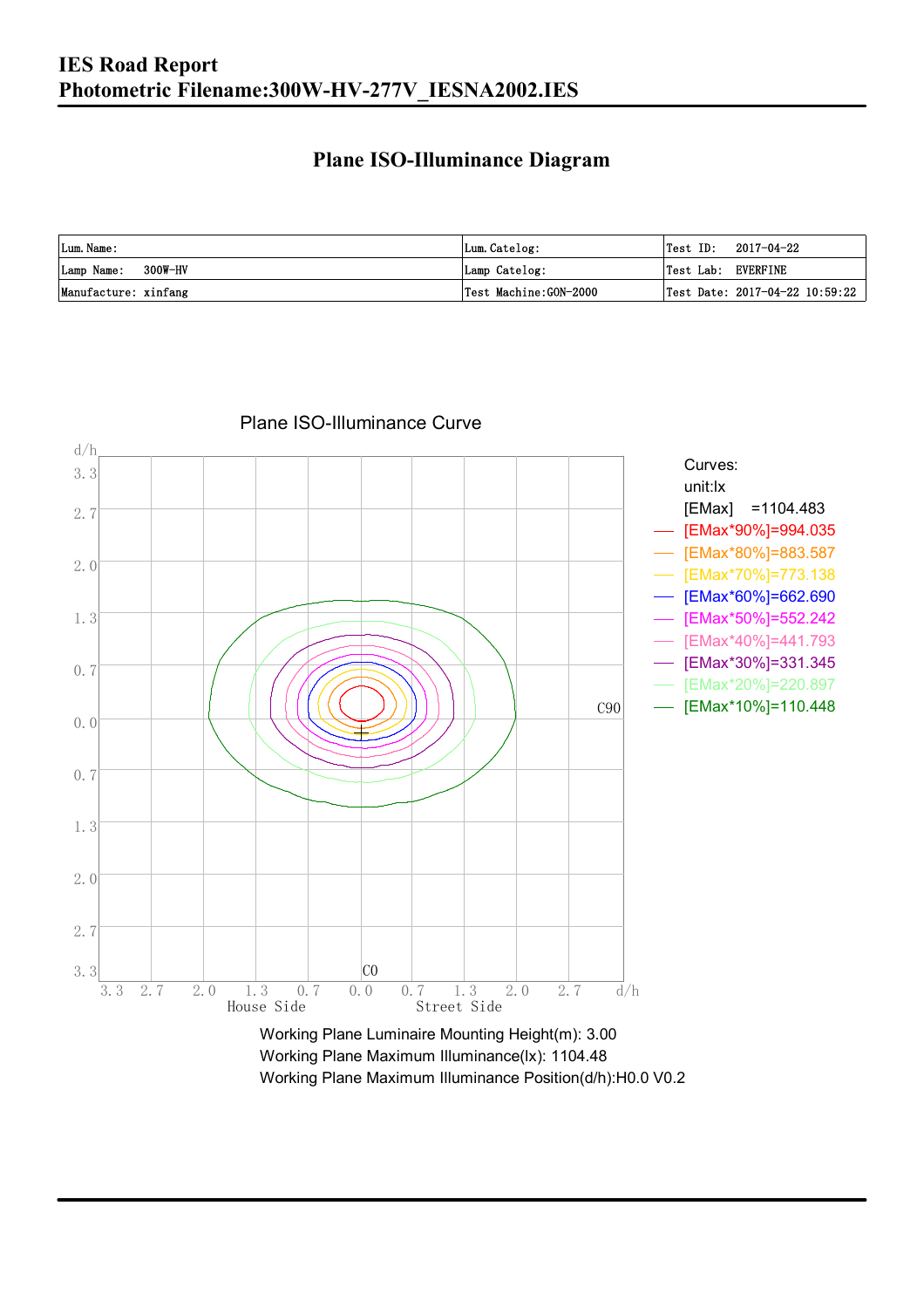### **3D Plane ISO Illuminance Diagram**

| Lum. Name:           | Lum.Catelog:          |                    | $\textsf{Test ID:} \quad 2017-04-22$ |
|----------------------|-----------------------|--------------------|--------------------------------------|
| Lamp Name: 300W-HV   | Lamp Catelog:         | Test Lab: EVERFINE |                                      |
| Manufacture: xinfang | Test Machine:GON-2000 |                    | Test Date: 2017-04-22 10:59:22       |

#### 3D Plane Illuminance Modal

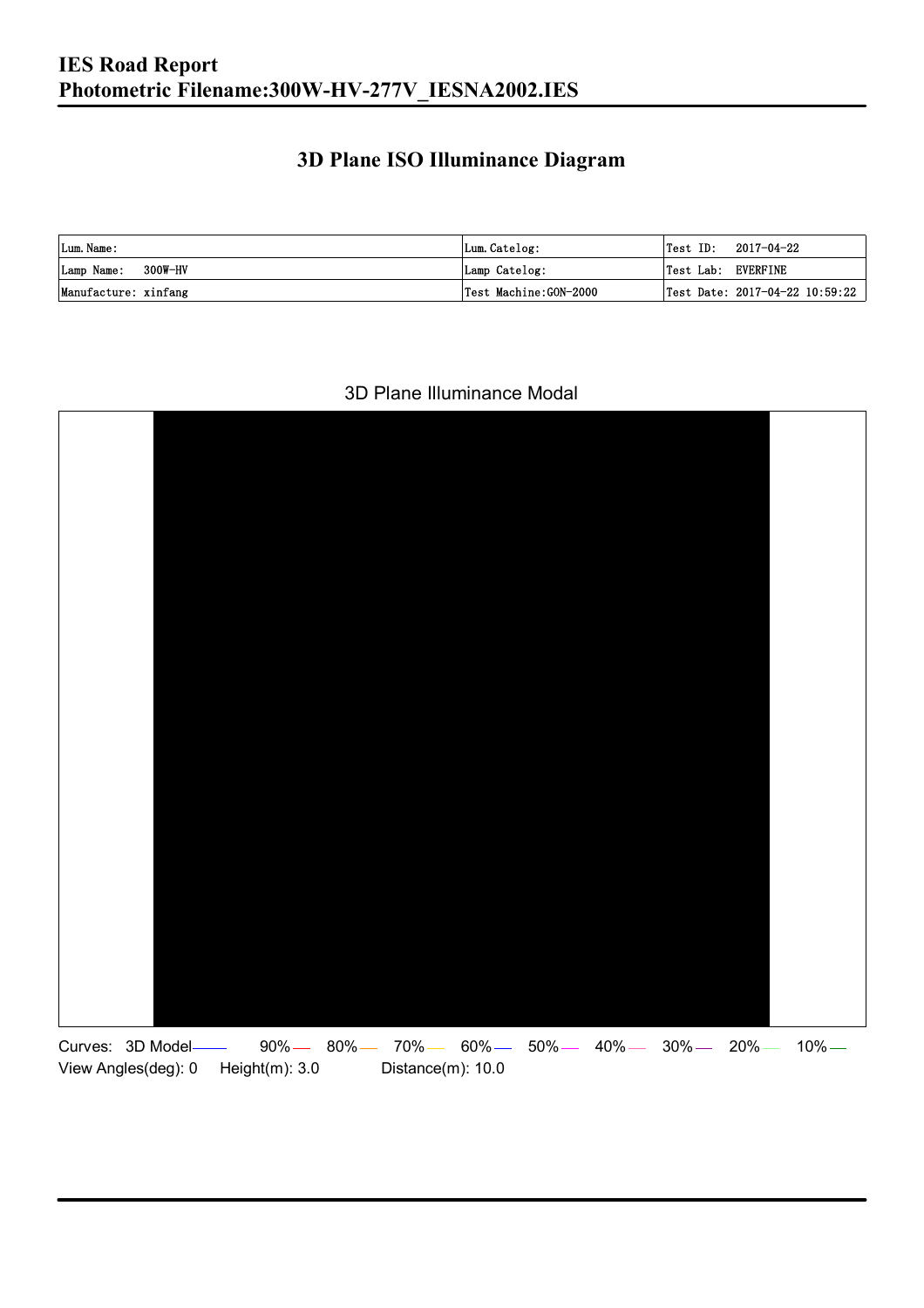### **Space ISO Illuminance Diagram**

| Lum. Name:           | Lum.Catelog:          | $\textsf{Test ID:} \quad 2017-04-22$      |
|----------------------|-----------------------|-------------------------------------------|
| Lamp Name: 300W-HV   | Lamp Catelog:         | Test Lab: EVERFINE                        |
| Manufacture: xinfang | Test Machine:GON-2000 | $\sqrt{2}$ Test Date: 2017-04-22 10:59:22 |



Space ISO Illuminance Curve

Space Plane Maximum Illuminance and @Angle:11431.40lx,10.0deg Plane Maximum Lighting Intensity and @Angle:13285.109cd,0eg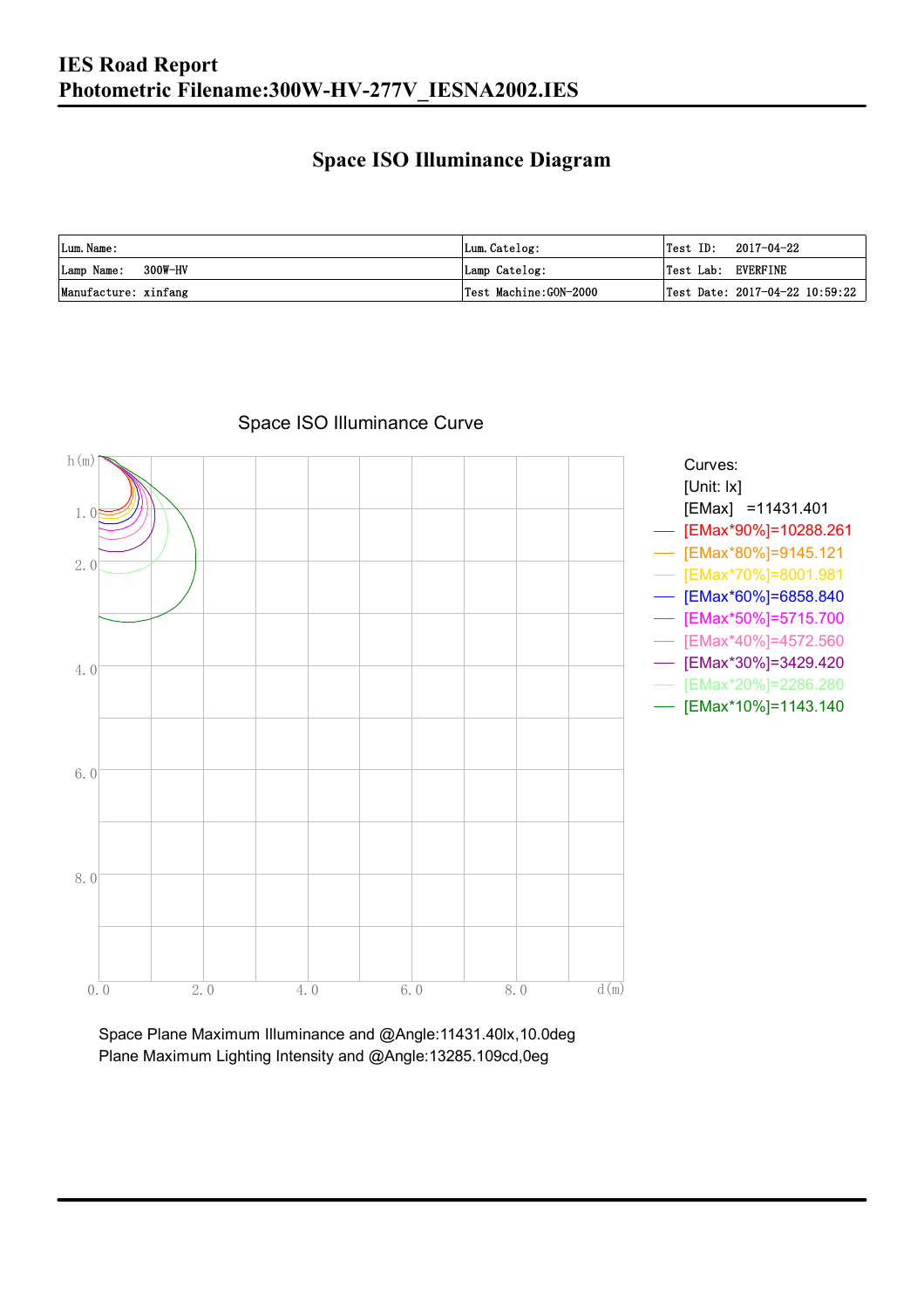### **Illuminance-Distance Diagram**

| Lum. Name:           | Lum.Catelog:          | Test ID:<br>2017-04-22         |
|----------------------|-----------------------|--------------------------------|
| Lamp Name: 300W-HV   | Lamp Catelog:         | Test Lab: EVERFINE             |
| Manufacture: xinfang | Test Machine:GON-2000 | Test Date: 2017-04-22 10:59:22 |



Illuminance-Distance Curve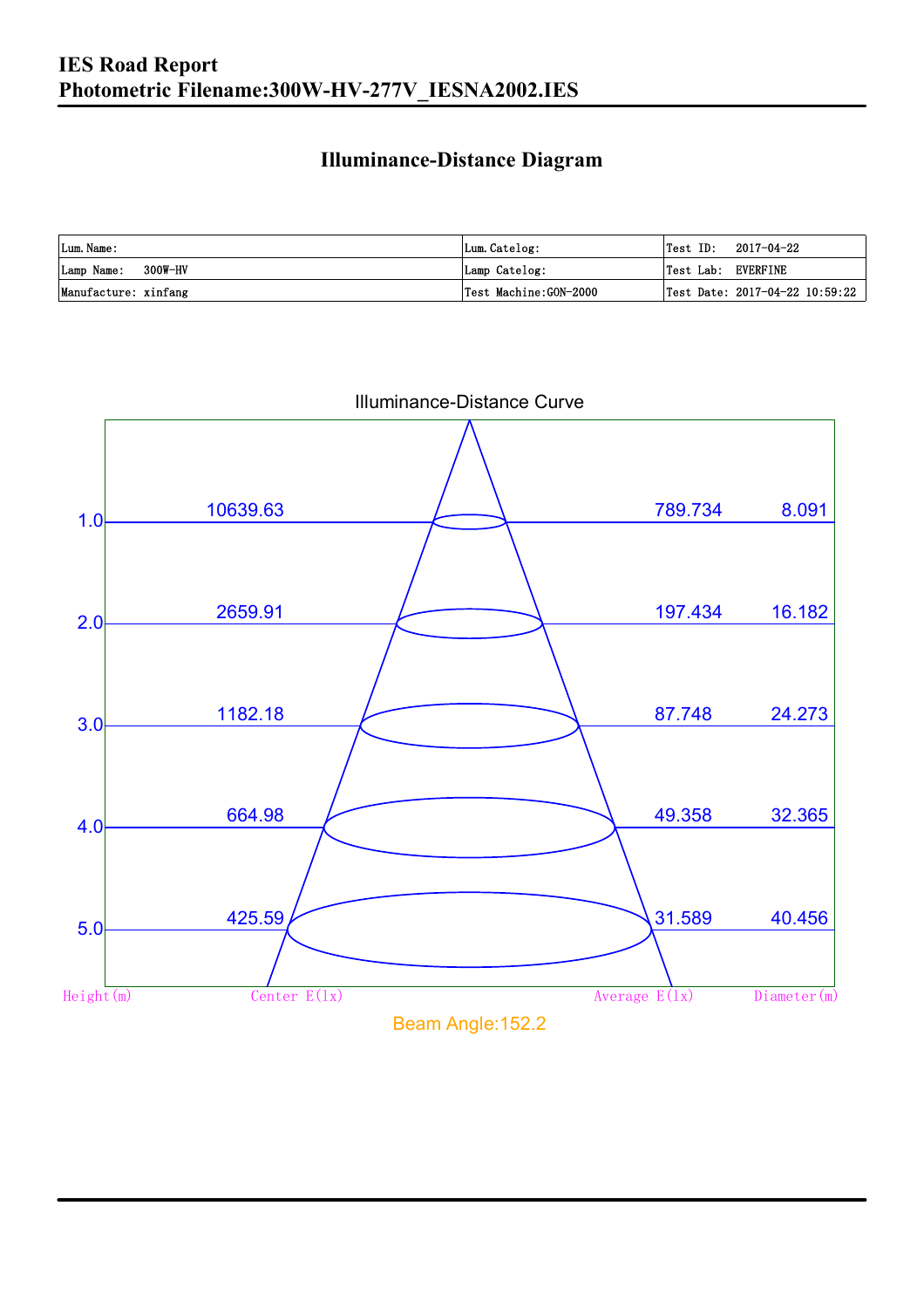### **Road Coefficient of Utilization Curves**

| Lum. Name:           | Lum.Catelog:          | $\textsf{Test ID:} \quad 2017-04-22$ |                                |
|----------------------|-----------------------|--------------------------------------|--------------------------------|
| Lamp Name: 300W-HV   | Lamp Catelog:         | Test Lab: EVERFINE                   |                                |
| Manufacture: xinfang | Test Machine:GON-2000 |                                      | Test Date: 2017-04-22 10:59:22 |



Tilt Angles: Ang1(deg): 0 Ang2(deg): 5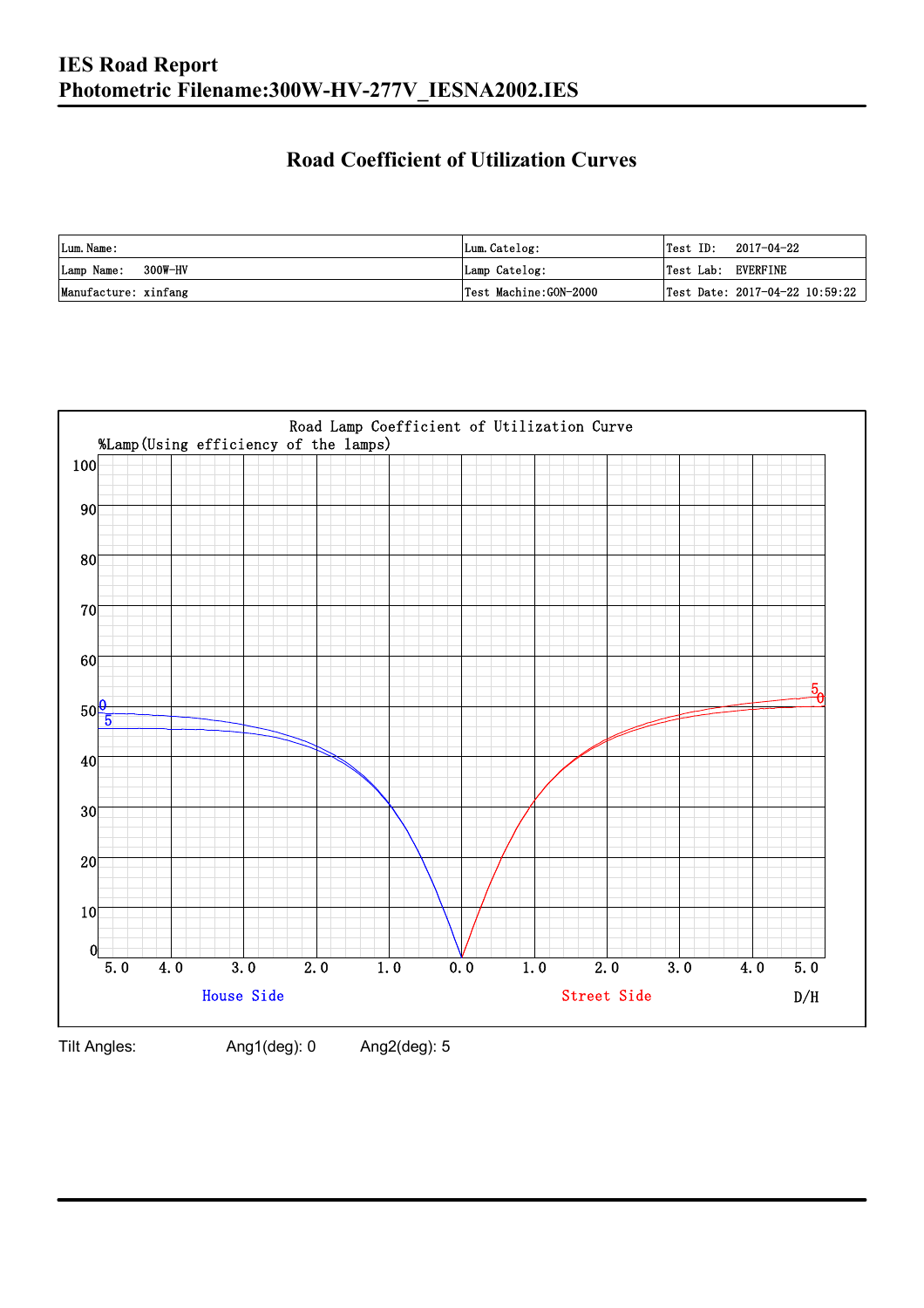#### **IES Road Report Photometric Filename:300W-HV-277V\_IESNA2002.IES**

### **Candela Tabulation**

| V/H           | CO.0    | C22.5   | C45.0   | C67.5   | C90.0   | C112.5  | C135.0  | C157.5  | C180.0  | C202.5  | C225.0  | C <sub>247.5</sub> |
|---------------|---------|---------|---------|---------|---------|---------|---------|---------|---------|---------|---------|--------------------|
| $\gamma$ 0.0  | 10639.6 | 10639.6 | 10639.6 | 10639.6 | 10639.6 | 10639.6 | 10639.6 | 10639.6 | 10639.6 | 10639.6 | 10639.6 | 10639.6            |
| $\gamma$ 1.0  | 10799.8 | 10784.5 | 10755.9 | 10705.8 | 10643.5 | 10583.2 | 10522.9 | 10481.5 | 10468.3 | 10483.0 | 10519.9 | 10571.8            |
| $\gamma$ 2.0  | 10951.8 | 10934.0 | 10868.4 | 10765.9 | 10648.5 | 10520.0 | 10401.9 | 10319.1 | 10288.4 | 10317.9 | 10389.7 | 10505.1            |
| $\gamma$ 3.0  | 11094.3 | 11082.1 | 10982.0 | 10821.7 | 10651.6 | 10455.7 | 10281.0 | 10154.2 | 10105.6 | 10147.5 | 10255.7 | 10436.5            |
| $\gamma$ 4.0  | 11230.9 | 11222.6 | 11095.9 | 10884.2 | 10655.4 | 10382.3 | 10153.9 | 9980.3  | 9910.2  | 9973.5  | 10114.9 | 10357.0            |
| $\gamma$ 5.0  | 11363.4 | 11351.3 | 11207.1 | 10944.9 | 10654.7 | 10303.5 | 10023.0 | 9797.1  | 9717.5  | 9794.4  | 9974.6  | 10276.0            |
| $\gamma$ 6.0  | 11497.7 | 11471.9 | 11307.5 | 11007.6 | 10649.5 | 10225.2 | 9888.3  | 9622.8  | 9526.0  | 9616.1  | 9833.8  | 10189.7            |
| $\gamma$ 7.0  | 11626.8 | 11591.3 | 11399.8 | 11063.9 | 10639.3 | 10142.9 | 9753.1  | 9447.2  | 9338.0  | 9431.2  | 9690.5  | 10105.2            |
| $\gamma$ 8.0  | 11745.7 | 11712.2 | 11493.4 | 11122.4 | 10631.9 | 10056.9 | 9613.2  | 9272.9  | 9148.2  | 9250.5  | 9545.8  | 10022.0            |
| $\gamma$ 9.0  | 11860.5 | 11834.8 | 11592.2 | 11184.4 | 10626.8 | 9979.4  | 9476.7  | 9086.6  | 8949.4  | 9062.5  | 9404.6  | 9943.7             |
| $\gamma$ 10.0 | 11968.6 | 11953.3 | 11690.2 | 11247.8 | 10623.8 | 9903.0  | 9346.6  | 8899.5  | 8738.9  | 8875.0  | 9270.1  | 9870.2             |
| $\gamma$ 11.0 | 12068.0 | 12059.9 | 11786.7 | 11318.0 | 10628.2 | 9830.5  | 9215.9  | 8716.2  | 8515.9  | 8687.0  | 9138.5  | 9797.2             |
| $\gamma$ 12.0 | 12166.2 | 12154.3 | 11876.9 | 11390.9 | 10633.4 | 9769.0  | 9086.1  | 8527.2  | 8310.3  | 8496.6  | 9005.0  | 9731.9             |
| $\gamma$ 13.0 | 12258.7 | 12254.7 | 11969.6 | 11462.1 | 10646.7 | 9714.4  | 8953.9  | 8338.8  | 8110.9  | 8308.8  | 8866.5  | 9668.0             |
| $\gamma$ 14.0 | 12352.1 | 12347.4 | 12063.7 | 11537.9 | 10670.8 | 9670.1  | 8821.2  | 8153.6  | 7917.6  | 8130.5  | 8725.1  | 9609.4             |
| $\gamma$ 15.0 | 12440.9 | 12432.0 | 12152.3 | 11612.7 | 10710.9 | 9628.2  | 8689.2  | 7983.9  | 7736.3  | 7954.0  | 8585.2  | 9553.4             |
| $\gamma$ 16.0 | 12538.8 | 12513.8 | 12237.2 | 11686.7 | 10762.3 | 9588.1  | 8553.5  | 7831.2  | 7567.5  | 7786.9  | 8448.0  | 9498.4             |
| $\gamma$ 17.0 | 12632.3 | 12593.2 | 12328.4 | 11761.5 | 10816.4 | 9556.6  | 8427.7  | 7685.2  | 7421.1  | 7626.0  | 8312.0  | 9450.8             |
| $\gamma$ 18.0 | 12719.5 | 12666.0 | 12409.9 | 11844.2 | 10874.6 | 9536.8  | 8308.6  | 7542.0  | 7279.0  | 7473.1  | 8179.7  | 9406.6             |
| $\gamma$ 19.0 | 12798.6 | 12741.2 | 12483.1 | 11927.4 | 10940.2 | 9522.6  | 8194.8  | 7408.2  | 7147.0  | 7331.1  | 8051.9  | 9367.2             |
| $\gamma$ 20.0 | 12873.6 | 12809.4 | 12559.8 | 12014.0 | 11011.1 | 9510.2  | 8091.2  | 7284.3  | 7017.2  | 7199.4  | 7924.5  | 9334.5             |
| $\gamma$ 21.0 | 12951.9 | 12872.7 | 12634.7 | 12101.2 | 11083.2 | 9490.2  | 7989.0  | 7156.9  | 6889.4  | 7074.2  | 7806.8  | 9299.2             |
| $\gamma$ 22.0 | 13022.7 | 12935.3 | 12707.2 | 12192.0 | 11162.0 | 9473.1  | 7894.5  | 7037.5  | 6760.3  | 6954.1  | 7703.5  | 9264.5             |
| $\gamma$ 23.0 | 13079.8 | 12998.1 | 12774.1 | 12287.5 | 11241.9 | 9451.0  | 7800.1  | 6922.7  | 6624.9  | 6833.8  | 7607.5  | 9231.8             |
| $\gamma$ 24.0 | 13143.6 | 13055.7 | 12839.7 | 12384.7 | 11329.4 | 9426.8  | 7701.6  | 6804.6  | 6490.7  | 6718.2  | 7512.9  | 9198.4             |
| $\gamma$ 25.0 | 13208.1 | 13108.6 | 12908.3 | 12486.2 | 11417.5 | 9399.8  | 7607.9  | 6681.1  | 6372.0  | 6594.3  | 7419.5  | 9158.4             |
| $\gamma$ 26.0 | 13247.8 | 13146.2 | 12965.4 | 12579.6 | 11500.1 | 9371.6  | 7514.5  | 6550.2  | 6256.5  | 6474.1  | 7330.7  | 9119.9             |
| $\gamma$ 27.0 | 13273.7 | 13172.8 | 13013.6 | 12662.1 | 11576.0 | 9345.6  | 7421.1  | 6424.3  | 6146.1  | 6350.8  | 7236.7  | 9080.3             |
| $\gamma$ 28.0 | 13285.1 | 13193.1 | 13061.4 | 12746.3 | 11652.5 | 9319.1  | 7342.6  | 6303.0  | 6030.9  | 6233.2  | 7143.6  | 9039.2             |
| $\gamma$ 29.0 | 13278.4 | 13205.1 | 13101.0 | 12819.6 | 11721.8 | 9289.3  | 7268.0  | 6183.6  | 5920.6  | 6122.9  | 7051.6  | 9001.6             |
| $\gamma$ 30.0 | 13254.0 | 13203.6 | 13141.4 | 12898.5 | 11801.7 | 9251.9  | 7195.7  | 6071.6  | 5815.3  | 6012.3  | 6964.7  | 8959.9             |
| $\gamma$ 31.0 | 13218.2 | 13191.1 | 13174.7 | 12972.6 | 11880.8 | 9211.5  | 7126.2  | 5966.1  | 5709.3  | 5908.4  | 6885.3  | 8909.5             |
| $\gamma$ 32.0 | 13155.9 | 13165.4 | 13192.2 | 13044.8 | 11941.0 | 9166.8  | 7053.8  | 5867.9  | 5604.2  | 5807.5  | 6804.4  | 8856.7             |
| $\gamma$ 33.0 | 13088.6 | 13123.7 | 13208.7 | 13100.3 | 12006.8 | 9117.1  | 6972.9  | 5771.8  | 5500.6  | 5706.8  | 6723.3  | 8804.8             |
| $\gamma$ 34.0 | 12992.7 | 13070.9 | 13230.0 | 13151.4 | 12072.6 | 9075.8  | 6894.7  | 5676.3  | 5397.4  | 5608.0  | 6649.7  | 8749.7             |
| $\gamma$ 35.0 | 12900.5 | 13002.0 | 13253.8 | 13197.9 | 12132.1 | 9042.9  | 6823.8  | 5574.2  | 5288.0  | 5519.7  | 6582.4  | 8691.3             |
| $\gamma$ 36.0 | 12791.2 | 12917.7 | 13268.1 | 13246.6 | 12182.5 | 9000.3  | 6752.1  | 5475.3  | 5170.5  | 5427.3  | 6513.1  | 8634.2             |
| $\gamma$ 37.0 | 12667.1 | 12810.5 | 13269.7 | 13293.0 | 12236.4 | 8954.3  | 6684.0  | 5374.6  | 5052.3  | 5325.8  | 6436.7  | 8585.9             |
| $\gamma$ 38.0 | 12522.3 | 12703.2 | 13259.0 | 13339.6 | 12274.1 | 8899.4  | 6611.2  | 5274.0  | 4926.5  | 5221.9  | 6365.6  | 8538.6             |
| $\gamma$ 39.0 | 12358.1 | 12588.7 | 13235.9 | 13370.9 | 12310.2 | 8849.5  | 6538.8  | 5172.1  | 4806.3  | 5104.4  | 6286.5  | 8494.1             |
| $\gamma$ 40.0 | 12181.4 | 12463.6 | 13209.6 | 13395.3 | 12354.5 | 8807.3  | 6457.0  | 5062.9  | 4684.9  | 4985.7  | 6210.7  | 8457.5             |
| $\gamma$ 41.0 | 11994.7 | 12331.3 | 13180.4 | 13413.3 | 12400.3 | 8778.8  | 6375.4  | 4948.9  | 4572.2  | 4866.0  | 6133.4  | 8425.5             |
| $\gamma$ 42.0 | 11795.8 | 12195.1 | 13145.1 | 13427.4 | 12440.7 | 8756.4  | 6300.8  | 4836.0  | 4463.8  | 4750.4  | 6045.4  | 8397.8             |
| $\gamma$ 43.0 | 11570.9 | 12043.3 | 13095.7 | 13432.5 | 12464.8 | 8729.7  | 6229.4  | 4721.2  | 4355.9  | 4636.4  | 5955.3  | 8377.8             |
| $\gamma$ 44.0 | 11335.4 | 11873.3 | 13049.9 | 13433.2 | 12490.5 | 8699.1  | 6159.9  | 4614.3  | 4246.8  | 4529.9  | 5875.7  | 8345.4             |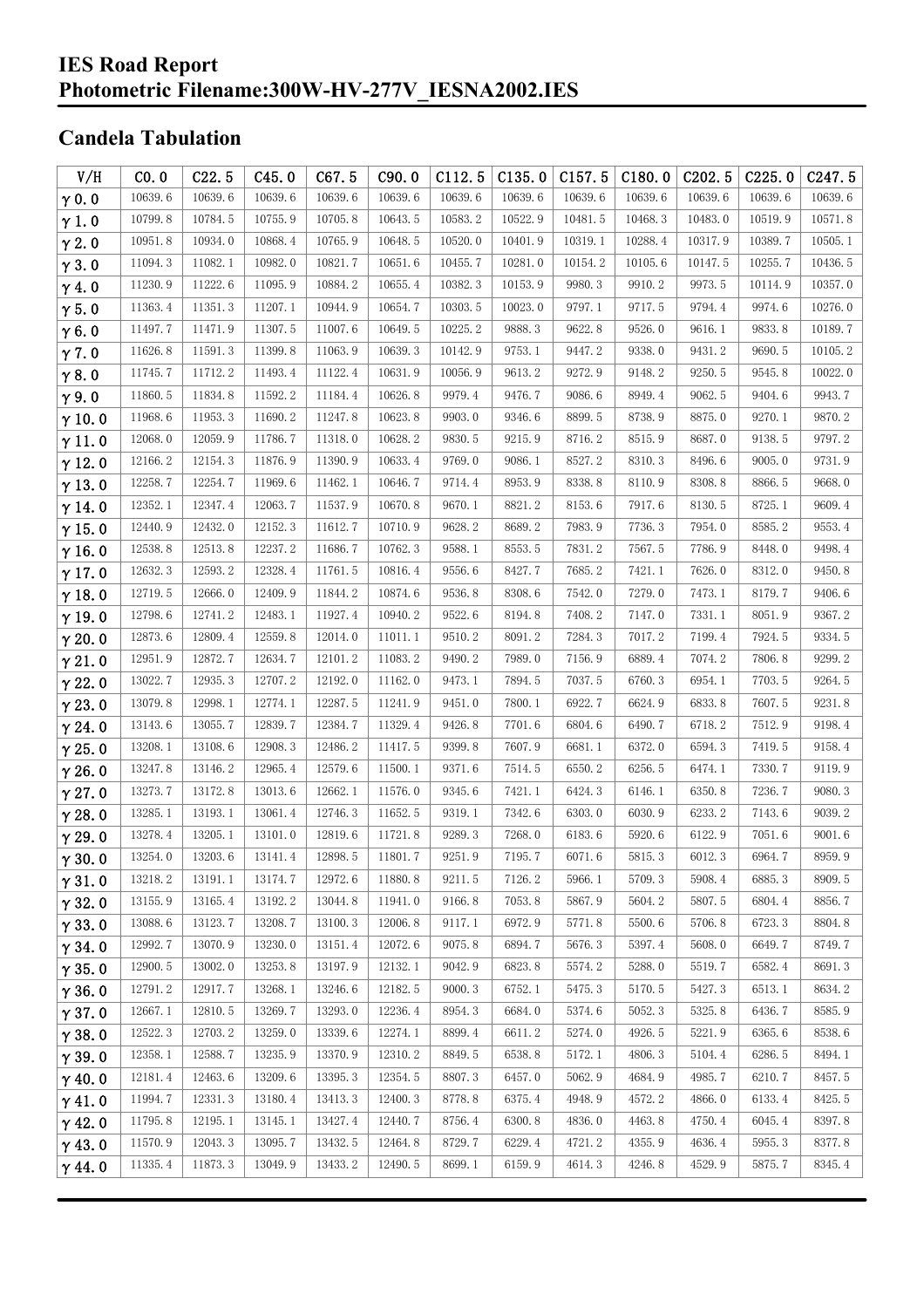| V/H           | CO.0    | C22.5   | C45.0   | C67.5   | C90.0   | C112.5 | C135.0 | C157.5 | C180.0 | C <sub>202.5</sub> | C225.0 | C247.5 |
|---------------|---------|---------|---------|---------|---------|--------|--------|--------|--------|--------------------|--------|--------|
| $\gamma$ 45.0 | 11083.8 | 11705.1 | 12994.8 | 13424.9 | 12506.0 | 8669.4 | 6081.8 | 4509.3 | 4141.7 | 4428.5             | 5803.0 | 8308.4 |
| $\gamma$ 46.0 | 10800.5 | 11504.7 | 12925.5 | 13412.4 | 12520.8 | 8646.2 | 6006.3 | 4408.7 | 4037.9 | 4333.7             | 5721.8 | 8270.7 |
| $\gamma$ 47.0 | 10503.0 | 11291.5 | 12848.5 | 13394.9 | 12533.2 | 8620.6 | 5934.1 | 4305.0 | 3939.2 | 4237.9             | 5637.7 | 8232.7 |
| $\gamma$ 48.0 | 10183.9 | 11043.0 | 12759.9 | 13377.0 | 12534.5 | 8602.8 | 5855.8 | 4209.8 | 3846.7 | 4146.6             | 5551.4 | 8200.5 |
| $\gamma$ 49.0 | 9852.3  | 10776.8 | 12665.5 | 13362.7 | 12535.2 | 8584.7 | 5769.7 | 4110.2 | 3749.3 | 4044.9             | 5459.8 | 8165.0 |
| $\gamma$ 50.0 | 9486.8  | 10494.3 | 12563.7 | 13356.3 | 12538.7 | 8563.3 | 5679.5 | 4015.2 | 3647.8 | 3942.3             | 5366.5 | 8128.1 |
| $\gamma$ 51.0 | 9096.3  | 10182.2 | 12451.7 | 13343.4 | 12527.1 | 8527.4 | 5590.4 | 3927.6 | 3548.1 | 3841.4             | 5272.7 | 8092.8 |
| $\gamma$ 52.0 | 8683.7  | 9855.5  | 12294.3 | 13319.2 | 12510.9 | 8493.8 | 5513.1 | 3842.8 | 3448.4 | 3743.6             | 5180.8 | 8053.2 |
| $\gamma$ 53.0 | 8253.6  | 9491.5  | 12136.9 | 13280.2 | 12494.8 | 8460.7 | 5435.9 | 3754.4 | 3348.6 | 3652.3             | 5091.6 | 8012.0 |
| $\gamma$ 54.0 | 7785.7  | 9124.0  | 11958.3 | 13216.2 | 12468.8 | 8426.8 | 5353.2 | 3662.2 | 3247.6 | 3559.4             | 5001.1 | 7981.9 |
| $\gamma$ 55.0 | 7270.3  | 8728.8  | 11744.0 | 13130.9 | 12434.6 | 8403.8 | 5270.9 | 3567.1 | 3149.5 | 3466.6             | 4922.7 | 7947.3 |
| $\gamma$ 56.0 | 6629.0  | 8304.6  | 11512.5 | 13032.9 | 12389.4 | 8382.2 | 5186.2 | 3472.0 | 3052.2 | 3373.8             | 4837.7 | 7901.4 |
| $\gamma$ 57.0 | 5895.2  | 7835.4  | 11277.6 | 12928.7 | 12340.5 | 8351.4 | 5092.9 | 3376.9 | 2964.7 | 3280.9             | 4753.2 | 7851.4 |
| $\gamma$ 58.0 | 5033.6  | 7302.9  | 11019.6 | 12822.4 | 12302.9 | 8327.6 | 4992.7 | 3286.0 | 2885.5 | 3194.4             | 4656.6 | 7804.6 |
| $\gamma$ 59.0 | 4214.8  | 6681.1  | 10725.1 | 12699.3 | 12279.8 | 8300.6 | 4891.5 | 3202.4 | 2778.4 | 3121.8             | 4552.4 | 7762.9 |
| $\gamma$ 60.0 | 3522.0  | 6010.4  | 10402.1 | 12560.2 | 12267.7 | 8279.2 | 4789.5 | 3122.7 | 2602.8 | 3054.4             | 4456.1 | 7715.3 |
| $\gamma$ 61.0 | 2933.8  | 5306.3  | 10060.4 | 12404.9 | 12256.2 | 8264.1 | 4680.4 | 3043.7 | 2322.0 | 2977.0             | 4351.2 | 7679.0 |
| $\gamma$ 62.0 | 2383.6  | 4605.8  | 9692.8  | 12233.7 | 12225.1 | 8242.3 | 4586.0 | 2961.0 | 1995.0 | 2873.8             | 4253.2 | 7653.2 |
| $\gamma$ 63.0 | 1783.7  | 3924.8  | 9304.2  | 12064.3 | 12171.9 | 8221.7 | 4493.7 | 2850.4 | 1733.3 | 2733.1             | 4163.8 | 7621.7 |
| $\gamma$ 64.0 | 1354.2  | 3234.7  | 8882.3  | 11884.6 | 12111.2 | 8200.0 | 4399.2 | 2695.1 | 1543.2 | 2535.8             | 4066.7 | 7584.7 |
| $\gamma$ 65.0 | 928.2   | 2592.3  | 8419.5  | 11709.9 | 12055.6 | 8173.2 | 4309.4 | 2484.0 | 1396.2 | 2260.3             | 3969.4 | 7534.4 |
| $\gamma$ 66.0 | 719.7   | 2037.2  | 7927.4  | 11532.0 | 11980.6 | 8142.3 | 4212.0 | 2184.2 | 1186.9 | 1995.8             | 3866.4 | 7483.1 |
| $\gamma$ 67.0 | 594.2   | 1677.4  | 7383.6  | 11319.8 | 11922.6 | 8113.8 | 4118.7 | 1919.4 | 974.0  | 1761.1             | 3764.7 | 7443.0 |
| $\gamma$ 68.0 | 531.2   | 1320.8  | 6791.8  | 11091.4 | 11867.3 | 8098.3 | 4010.1 | 1711.4 | 873.5  | 1564.1             | 3625.5 | 7398.9 |
| $\gamma$ 69.0 | 495.6   | 964.2   | 6162.8  | 10856.1 | 11786.2 | 8084.7 | 3897.9 | 1516.8 | 798.7  | 1386.6             | 3486.4 | 7269.9 |
| $\gamma$ 70.0 | 466.0   | 730.3   | 5484.3  | 10591.7 | 11614.2 | 8069.0 | 3770.1 | 1332.5 | 718.9  | 1229.6             | 3347.3 | 7146.5 |
| $\gamma$ 71.0 | 442.3   | 564.6   | 4817.1  | 10306.5 | 11282.8 | 8031.0 | 3573.5 | 1165.7 | 643.0  | 1072.3             | 3206.8 | 7113.3 |
| $\gamma$ 72.0 | 422.2   | 472.1   | 4255.2  | 9984.6  | 10768.9 | 7926.3 | 3376.9 | 1003.7 | 579.2  | 898.0              | 3019.4 | 7168.7 |
| $\gamma$ 73.0 | 408.5   | 423.1   | 3745.1  | 9592.7  | 9966.2  | 7777.0 | 3181.7 | 816.6  | 527.1  | 745.3              | 2852.9 | 7214.1 |
| $\gamma$ 74.0 | 390.6   | 393.4   | 3247.1  | 9081.5  | 8977.2  | 7611.0 | 3055.7 | 683.6  | 476.2  | 667.2              | 2682.0 | 7177.0 |
| $\gamma$ 75.0 | 354.6   | 371.8   | 2759.7  | 8496.8  | 7667.1  | 7454.6 | 2926.8 | 613.6  | 418.5  | 600.5              | 2535.7 | 6969.2 |
| $\gamma$ 76.0 | 319.3   | 351.2   | 2252.6  | 7624.2  | 6293.7  | 7091.4 | 2767.9 | 556.7  | 367.1  | 528.3              | 2340.1 | 6422.0 |
| $\gamma$ 77.0 | 292.5   | 323.4   | 1772.2  | 6445.1  | 5123.2  | 6328.1 | 2469.6 | 486.8  | 320.3  | 452.2              | 2052.6 | 5957.7 |
| $\gamma$ 78.0 | 266.3   | 292.4   | 1248.4  | 5366.5  | 4209.5  | 5629.3 | 2055.3 | 412.9  | 282.3  | 385.5              | 1770.7 | 5408.4 |
| $\gamma$ 79.0 | 240.4   | 264.5   | 724.4   | 4452.4  | 3295.8  | 5113.4 | 1645.7 | 369.1  | 245.9  | 340.9              | 1437.5 | 4400.0 |
| $\gamma$ 80.0 | 214.6   | 232.9   | 374.2   | 3456.1  | 2383.4  | 4066.7 | 1124.0 | 332.4  | 209.7  | 300.8              | 962.1  | 3391.7 |
| $\gamma$ 81.0 | 186.2   | 195.4   | 247.2   | 2670.6  | 1591.2  | 3020.0 | 770.0  | 292.0  | 173.8  | 258.8              | 656.6  | 2396.7 |
| $\gamma$ 82.0 | 148.3   | 159.2   | 183.4   | 2096.8  | 1084.6  | 1979.6 | 549.0  | 252.0  | 140.8  | 220.4              | 458.3  | 1861.8 |
| $\gamma$ 83.0 | 116.1   | 127.5   | 140.3   | 1536.7  | 672.9   | 1463.3 | 330.4  | 212.7  | 112.4  | 178.8              | 317.2  | 1175.6 |
| $\gamma$ 84.0 | 81.3    | 97.9    | 101.3   | 976.7   | 357.5   | 851.1  | 214.1  | 167.7  | 87.8   | 141.2              | 208.0  | 554.9  |
| $\gamma$ 85.0 | 47.6    | 61.6    | 69.0    | 416.7   | 123.7   | 435.7  | 138.5  | 120.5  | 64.0   | 106.8              | 122.6  | 268.3  |
| $\gamma$ 86.0 | 13.8    | 29.3    | 40.5    | 132.8   | 49.4    | 142.0  | 79.5   | 83.1   | 39.7   | 71.1               | 74.9   | 76.2   |
| $\gamma$ 87.0 | 4.9     | 6.7     | 18.2    | 32.4    | 27.1    | 28.2   | 31.4   | 25.7   | 9.7    | 26.1               | 27.7   | 25.9   |
| $\gamma$ 88.0 | 2.3     | 3.9     | 9.5     | 23.4    | 22.7    | 22.7   | 12.0   | 7.0    | 6.0    | 7.6                | 11.9   | 21.1   |
| $\gamma$ 89.0 | 0.5     | 1.1     | 5.7     | 17.8    | 16.9    | 15.8   | 6.5    | 3.1    | 3.2    | 5.0                | 7.5    | 15.7   |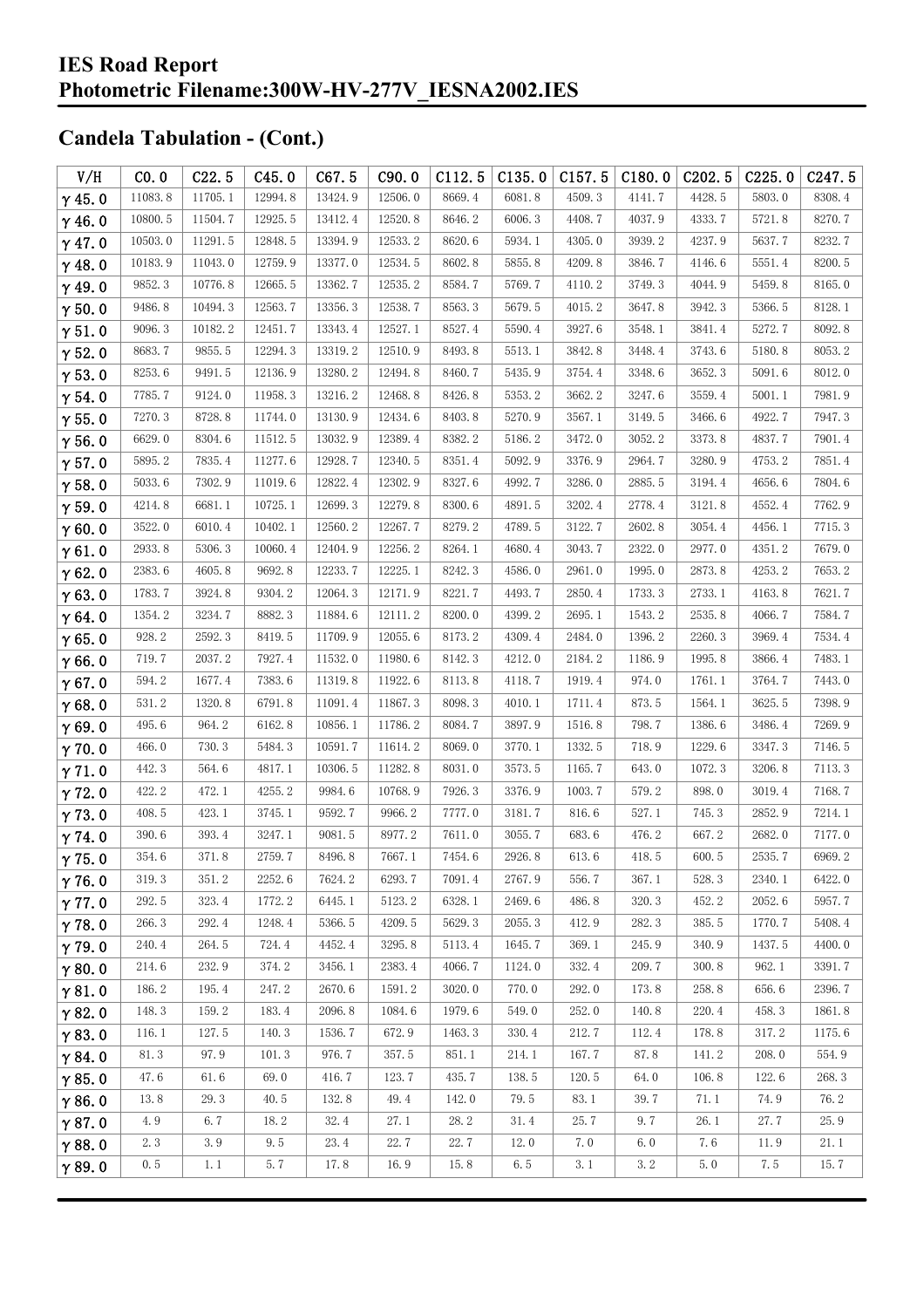| V/H            | CO.0 | C22.5   | C45.0      | C67.5                | C90.0    | C112.5 | C135.0 | C157.5   | C180.0 | C <sub>202.5</sub> | C225.0  | C <sub>247.5</sub> |
|----------------|------|---------|------------|----------------------|----------|--------|--------|----------|--------|--------------------|---------|--------------------|
| $\gamma$ 90.0  | 0.2  | 0.7     | 4.7        | 16.1                 | 15.5     | 13.6   | 4.4    | 0.5      | 0.0    | $1.\,2$            | 5.7     | 14.9               |
| $\gamma$ 91.0  | 0.2  | 0.6     | 4.8        | 15.3                 | 15.5     | 13.4   | 4.5    | 0.3      | 0.0    | 0.9                | 5.7     | 14.9               |
| $\gamma$ 92.0  | 0.2  | 0.6     | 4.7        | 14.8                 | 15.5     | 13.6   | 4.6    | 0.2      | 0.0    | 0.9                | $5.8\,$ | 15.1               |
| $\gamma$ 93.0  | 0.1  | $0.\,5$ | 4.8        | 14.7                 | 15.5     | 13.7   | 4.7    | 0.2      | 0.0    | 0.9                | 6.0     | 15.2               |
| $\gamma$ 94.0  | 0.1  | 0.6     | 5.1        | 14.7                 | 15.9     | 14.0   | 5.2    | 0.3      | 0.0    | 0.9                | 6.3     | 15.7               |
| $\gamma$ 95.0  | 0.1  | 0.6     | 5.2        | 14.5                 | 16.2     | 14.5   | 5.7    | 0.4      | $0.0$  | 0.9                | 6.7     | 16.0               |
| $\gamma$ 96.0  | 0.2  | 0.9     | 5.5        | 14.5                 | 16.8     | 15.1   | 6.2    | 0.5      | 0.0    | 1.1                | 7.3     | 16.3               |
| $\gamma$ 97.0  | 0.1  | 1.2     | 5.7        | 14.5                 | 17.4     | 15.6   | 6.9    | 0.6      | 0.0    | 1.0                | 7.9     | 16.8               |
| $\gamma$ 98.0  | 0.4  | 1.6     | 6.3        | 14.4                 | 17.8     | 15.9   | 7.5    | 0.9      | 0.0    | 1.4                | 8.6     | 17.3               |
| $\gamma$ 99.0  | 0.5  | 1.9     | 6.6        | $14.5\,$             | 18.3     | 16.0   | 8.4    | 1.2      | 0.0    | 1.6                | 9.2     | 17.6               |
| $\gamma$ 100.0 | 0.8  | 2.3     | 6.9        | 14.5                 | 18.8     | 16.8   | 9.0    | 1.5      | 0.0    | 1.9                | 9.9     | 18.2               |
| $\gamma$ 101.0 | 1.2  | 2.7     | 7.2        | 14.9                 | 19.7     | 17.2   | 9.5    | 2.0      | 0.4    | 2.3                | 10.6    | 18.5               |
| $\gamma$ 102.0 | 1.3  | $3.\,2$ | 7.4        | $15.\,\,5$           | 19.9     | 17.9   | 10.1   | 2.5      | 0.7    | 2.8                | 11.2    | 19.0               |
| $\gamma$ 103.0 | 1.8  | 3.3     | 7.8        | 15.9                 | 20.5     | 18.4   | 10.6   | 3.0      | 0.8    | $3.5\,$            | 11.8    | 19.7               |
| $\gamma$ 104.0 | 2.2  | $3.\,7$ | $8.\,2$    | 16.4                 | 21.1     | 18.8   | 11.5   | 3.7      | 1.5    | 4.0                | 12.5    | 20.5               |
| $\gamma$ 105.0 | 2.4  | 4.1     | 8.9        | 16.8                 | 21.7     | 19.3   | 12.3   | 4.4      | 1.9    | 4.8                | 13.4    | 21.1               |
| $\gamma$ 106.0 | 2.9  | 4.6     | $9.3\,$    | 17.4                 | 22.3     | 19.6   | 13.1   | 5.1      | 2.4    | 5.6                | 13.9    | 22.1               |
| $\gamma$ 107.0 | 3.2  | 5.0     | 9.7        | 18.0                 | 22.6     | 20.2   | 13.6   | 6.0      | 3.2    | 6.4                | 14.5    | 22.8               |
| $\gamma$ 108.0 | 3.6  | 5.3     | 10.1       | 18.8                 | 22.9     | 20.7   | 13.9   | 6.8      | 3.7    | 7.3                | 14.8    | 23.7               |
| $\gamma$ 109.0 | 4.0  | 5.5     | 10.3       | 19.6                 | 23.6     | 21.5   | 14.2   | 7.6      | 4.6    | 8.0                | 15.0    | 24.7               |
| $\gamma$ 110.0 | 4.4  | 5.9     | 10.7       | 20.1                 | 24.1     | 22.3   | 14.3   | 8.3      | 5.4    | 8.8                | 15.6    | 25.6               |
| $\gamma$ 111.0 | 5.0  | 6.0     | 10.8       | $20.\,4$             | 24.1     | 22.9   | 14.6   | 9.0      | 6.0    | 9.4                | 15.9    | 26.1               |
| $\gamma$ 112.0 | 5.2  | $6.2\,$ | 11.2       | 20.8                 | 24.1     | 23.6   | 14.8   | 9.4      | 6.9    | 10.1               | 16.3    | 26.6               |
| $\gamma$ 113.0 | 5.4  | $6.2\,$ | $11.6\,$   | $21.\,1$             | 24.1     | 24.0   | 15.0   | 9.4      | 7.5    | 10.7               | 16.7    | 26.7               |
| $\gamma$ 114.0 | 5.7  | 6.4     | 11.9       | 21.2                 | 24.1     | 24.2   | 15.3   | 9.2      | 8.4    | 10.8               | 17.2    | 26.4               |
| $\gamma$ 115.0 | 6.0  | $6.5\,$ | 12.3       | $21.\,4$             | 24.1     | 24.1   | 15.5   | 8.9      | 9.3    | 10.4               | 17.7    | 26.2               |
| $\gamma$ 116.0 | 6.2  | 6.0     | 12.5       | 21.4                 | 24.0     | 24.1   | 16.2   | 8.3      | 10.0   | 9.7                | 18.3    | 25.8               |
| $\gamma$ 117.0 | 6.5  | 5.6     | 12.6       | $21.\,\allowbreak 5$ | 23.8     | 24.1   | 16.9   | 8.1      | 10.3   | 9.5                | 18.8    | 25.8               |
| $\gamma$ 118.0 | 6.5  | 5.6     | 12.9       | 21.5                 | 23.8     | 24.1   | 17.6   | 8.9      | 10.4   | 9.8                | 19.5    | 25.5               |
| $\gamma$ 119.0 | 6.3  | 6.8     | 13.2       | $21.\,\allowbreak 5$ | 23.4     | 24.1   | 18.3   | 10.4     | 10.4   | 11.1               | 20.3    | 25.5               |
| $\gamma$ 120.0 | 6.3  | $7.\,9$ | $13.\,\,5$ | 21.5                 | $23.\,1$ | 24.1   | 18.5   | $12.5\,$ | 10.6   | $13.\,2$           | 20.8    | $25.\,5$           |
| $\gamma$ 121.0 | 7.5  | 9.0     | 13.5       | 21.4                 | 23.1     | 24.1   | 18.4   | 13.7     | 12.2   | 15.1               | 20.9    | 25.5               |
| $\gamma$ 122.0 | 9.1  | 9.9     | 13.5       | 21.4                 | 22.9     | 23.7   | 18.2   | 14.4     | 14.1   | 16.1               | 20.9    | 25.5               |
| $\gamma$ 123.0 | 10.3 | 10.6    | 13.5       | 21.2                 | 22.4     | 23.7   | 18.1   | 14.9     | 15.8   | 16.8               | 20.9    | 25.5               |
| $\gamma$ 124.0 | 10.7 | 10.9    | 13.5       | 21.2                 | 22.1     | 23.7   | 18.0   | 15.6     | 17.1   | 17.5               | 20.9    | 25.7               |
| $\gamma$ 125.0 | 11.0 | 11.2    | 13.5       | 21.2                 | 22.1     | 23.7   | 17.9   | 16.4     | 17.6   | 18.2               | 21.1    | 26.2               |
| $\gamma$ 126.0 | 11.2 | 11.5    | 13.5       | 21.3                 | 22.2     | 23.7   | 17.9   | 17.0     | 18.1   | 18.8               | 21.4    | 26.2               |
| $\gamma$ 127.0 | 11.4 | 12.0    | 13.5       | 21.3                 | 22.4     | 23.6   | 17.9   | 17.6     | 18.6   | 19.7               | 22.0    | 26.2               |
| $\gamma$ 128.0 | 11.6 | 12.2    | 13.5       | 21.0                 | 22.4     | 23.1   | 17.9   | 18.3     | 19.4   | 20.4               | 22.2    | 25.8               |
| $\gamma$ 129.0 | 12.3 | 12.5    | 13.6       | 20.3                 | 22.3     | 22.0   | 17.9   | 18.9     | 20.1   | 21.0               | 22.1    | 25.2               |
| $\gamma$ 130.0 | 12.8 | 12.5    | 13.6       | 19.6                 | 22.2     | 21.4   | 17.9   | 19.5     | 21.0   | 21.9               | 22.1    | 24.6               |
| $\gamma$ 131.0 | 13.1 | 12.8    | 13.6       | 18.7                 | 22.1     | 20.9   | 17.9   | 20.3     | 21.6   | 22.6               | 22.1    | 24.4               |
| $\gamma$ 132.0 | 13.2 | 13.2    | 13.6       | 18.3                 | 21.9     | 20.3   | 17.8   | 21.1     | 22.5   | 23.3               | 22.1    | 24.4               |
| $\gamma$ 133.0 | 13.7 | 13.6    | 13.6       | 18.1                 | 21.9     | 20.1   | 17.7   | 21.4     | 23.0   | 23.9               | 21.9    | 24.0               |
| $\gamma$ 134.0 | 15.0 | 13.9    | 13.6       | 18.1                 | 21.3     | 19.8   | 17.6   | 22.0     | 23.7   | 23.8               | 21.2    | 24.1               |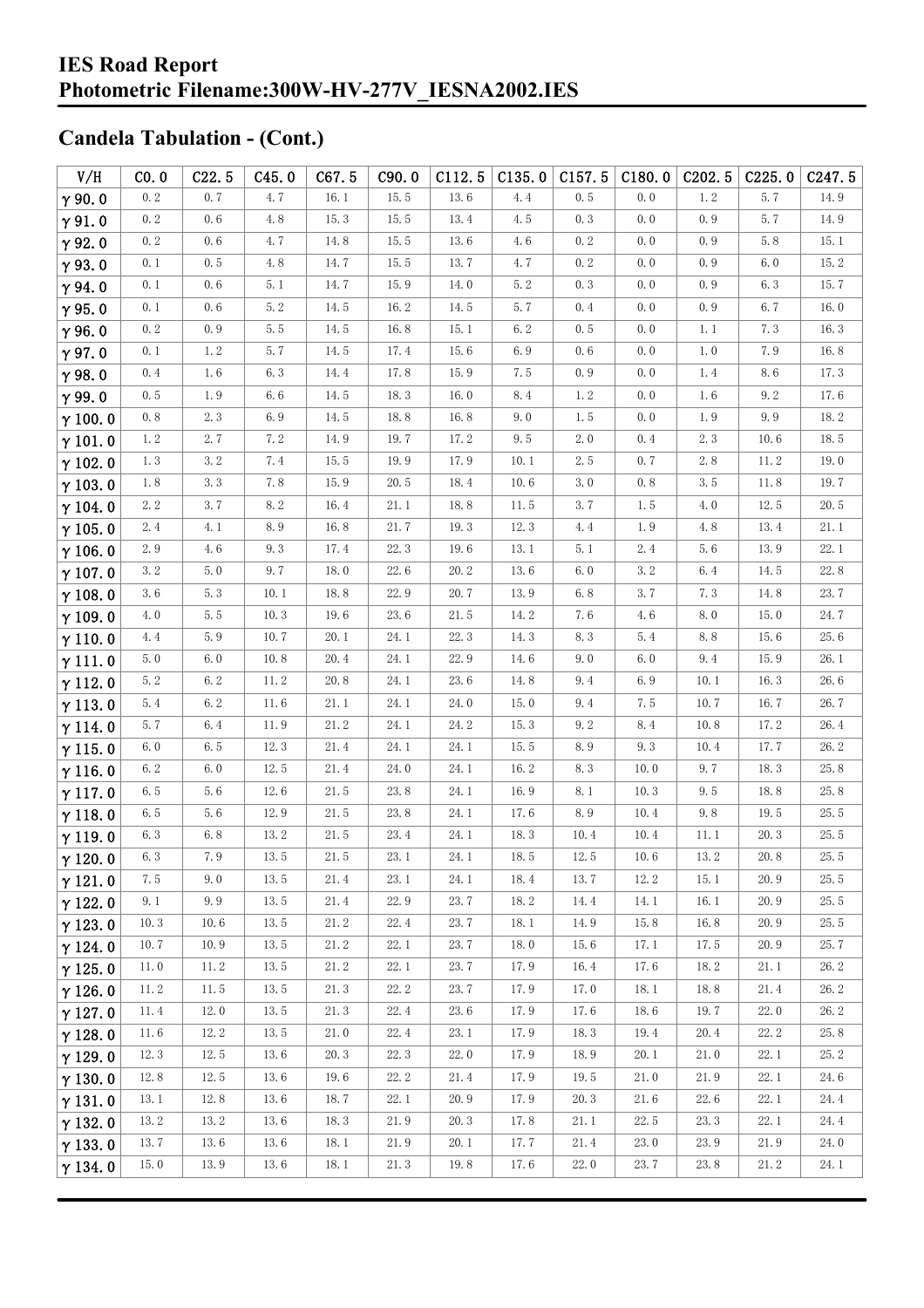| V/H                              | CO.0         | C22.5        | C45.0        | C67.5        | C90.0        | C112.5       | C135.0       | C157.5           | C180.0       | C <sub>202.5</sub> | C225.0       | C <sub>247.5</sub> |
|----------------------------------|--------------|--------------|--------------|--------------|--------------|--------------|--------------|------------------|--------------|--------------------|--------------|--------------------|
| $\gamma$ 135.0                   | 16.6         | 14.3         | 13.6         | 18.0         | 21.2         | 19.8         | 17.5         | 22.1             | 24.5         | 23.7               | 20.6         | 24.0               |
| $\gamma$ 136.0                   | 18.0         | 14.5         | 13.5         | 17.9         | 21.0         | 19.9         | 16.8         | 22.3             | 25.0         | 23.5               | 20.2         | 24.0               |
| $\gamma$ 137.0                   | 19.5         | 14.6         | 13.3         | 17.9         | 20.9         | 20.2         | 16.2         | 22.3             | 25.6         | 23.1               | 18.9         | 24.2               |
| $\gamma$ 138.0                   | 18.9         | 15.1         | 12.7         | 17.9         | 20.4         | 20.7         | 15.4         | 22.3             | 26.3         | 23.2               | 17.7         | 24.7               |
| $\gamma$ 139.0                   | 18.8         | 15.5         | 12.3         | 17.9         | 20.4         | 20.9         | 14.9         | 22.3             | 26.8         | 23.1               | 16.7         | 25.1               |
| $\gamma$ 140.0                   | 19.6         | 15.8         | 11.8         | 17.8         | 20.4         | 20.8         | 14.9         | 22.4             | 27.0         | 23.2               | 16.6         | 25.1               |
| $\gamma$ 141.0                   | 22.5         | 16.0         | $11.\,\,5$   | 17.4         | 20.4         | 20.9         | 14.9         | 22.0             | 27.3         | 23.0               | 16.6         | 25.0               |
| $\gamma$ 142.0                   | 22.6         | 16.2         | 11.1         | 17.1         | 20.4         | 20.5         | 14.9         | 21.7             | 27.0         | 22.5               | 16.7         | 24.9               |
| $\gamma$ 143.0                   | 22.0         | 16.2         | $11.\,1$     | 16.6         | 20.3         | 20.2         | 15.1         | $21.6\,$         | 26.3         | 22.4               | 16.9         | 24.5               |
| $\gamma$ 144.0                   | 20.6         | 16.0         | 11.1         | 16.4         | 20.2         | 19.8         | 15.3         | 21.6             | 21.3         | 22.4               | 17.0         | 24.1               |
| $\gamma$ 145.0                   | 19.1         | 16.1         | 11.3         | 16.3         | 20.1         | 19.7         | 16.1         | 21.7             | 21.3         | 22.5               | 17.5         | 23.8               |
| $\gamma$ 146.0                   | 20.0         | 16.6         | 11.8         | 16.3         | 20.1         | 19.7         | 16.8         | 21.9             | 22.9         | 22.7               | 18.1         | 23.7               |
| $\gamma$ 147.0                   | 20.3         | 16.6         | 12.6         | 16.3         | 20.1         | 19.8         | 17.9         | 21.9             | 24.2         | 23.1               | 19.1         | 23.4               |
| $\gamma$ 148.0                   | 21.8         | 16.7         | 13.0         | 16.3         | 20.1         | 19.8         | 18.8         | 21.9             | 25.5         | 23.0               | 20.3         | 23.4               |
| $\gamma$ 149.0                   | 21.9         | 16.9         | 13.6         | 16.4         | 20.1         | 19.8         | 19.5         | 21.4             | 26.6         | 23.0               | 21.9         | 23.2               |
| $\gamma$ 150.0                   | 21.9         | 17.2         | 14.3         | 16.4         | 20.0         | 19.8         | 20.1         | 21.1             | 26.4         | 23.0               | 22.9         | 22.8               |
| $\gamma$ 151.0                   | 22.0         | 17.2         | $15.0\,$     | 16.4         | 19.9         | 19.8         | $20.6\,$     | $20.6$           | 25.6         | 23.1               | 23.0         | 22.3               |
| $\gamma$ 152.0                   | 21.2         | 17.3         | 15.6         | 16.4         | 19.3         | 19.8         | 20.5         | 20.3             | 24.9         | 23.0               | 22.9         | 21.5               |
| $\gamma$ 153.0                   | 20.8         | 17.5         | 16.4         | 16.5         | 19.0         | 20.0         | 20.5         | 20.1             | 24.1         | 23.8               | 22.7         | 21.3               |
| $\gamma$ 154.0                   | $20.6$       | 17.6         | 16.6         | 16.7         | 18.4         | 20.0         | 20.3         | 20.0             | 23.6         | 23.4               | 22.7         | 21.3               |
| $\gamma$ 155.0                   | 20.4         | 17.9         | 16.9         | 17.2         | 17.8         | 20.0         | 20.0         | 20.1             | 22.6         | 22.4               | 22.3         | 21.3               |
| $\gamma$ 156.0                   | 20.1         | 18.2         | 17.0         | 17.5         | 17.3         | 20.0         | 19.6         | 20.1             | 21.7         | 22.0               | 21.8         | 21.3               |
| $\gamma$ 157.0                   | 19.9         | 18.5         | 17.4         | 17.7         | 17.0         | 19.8         | 19.5         | 20.2             | 21.6         | 22.0               | 21.4         | 21.3               |
| $\gamma$ 158.0                   | 20.3         | 18.6         | 17.3         | 17.6         | 17.0         | 19.7         | 19.1         | 20.1             | 21.3         | 21.8               | 21.0         | 21.3               |
| $\gamma$ 159.0                   | 20.3         | 19.1         | 17.3         | 17.4         | 17.3         | 19.5         | 18.5         | 20.1             | 20.9         | 21.3               | 20.8         | 21.3               |
| $\gamma$ 160.0                   | 20.3         | 19.2         | 17.4         | 17.3         | 17.7         | 19.0         | 18.4         | 20.1             | 20.6         | 21.0               | 20.4         | 21.3               |
| $\gamma$ 161.0                   | 20.3         | 19.2         | 17.5         | 17.1         | 18.3         | 18.4         | 18.4         | 20.1             | 20.3         | 21.0               | 20.3         | 21.4               |
| $\gamma$ 162.0                   | 20.4         | 19.3         | $17.6\,$     | 17.1         | 18.7         | 17.9         | 18.4         | 20.1             | 20.0         | 20.4               | 20.3         | 21.6               |
| $\gamma$ 163.0                   | 19.9         | 19.3         | 17.7         | 17.1         | 18.9<br>18.9 | 17.7<br>17.7 | 18.4         | 20.1<br>$20.\,2$ | 19.7         | 20.2               | 19.9         | 22.1<br>22.4       |
| $\gamma$ 164.0                   | 19.7<br>19.7 | 19.3         | 17.7<br>17.9 | 17.1<br>17.1 | 18.9         | $18.1\,$     | 18.4<br>18.5 | 20.2             | 19.6         | 20.1<br>19.9       | 19.3<br>19.1 | 22.7               |
| $\gamma$ 165.0                   | 19.6         | 19.4<br>19.4 | 18.2         | 17.1         | 18.9         | 18.7         | 18.6         | 20.4             | 19.4<br>19.4 | 19.8               | 19.0         | 22.9               |
| $\gamma$ 166.0                   | 19.5         | 20.0         | 19.1         | 17.3         | 20.0         | 19.9         | 19.1         | 21.0             | 20.5         | 20.6               | 20.2         | 23.7               |
| $\gamma$ 167.0<br>$\gamma$ 168.0 | 19.4         | 20.6         | 20.4         | 18.0         | 20.3         | 20.5         | 19.7         | 23.3             | 23.3         | 23.3               | 22.8         | 24.9               |
| $\gamma$ 169.0                   | 19.2         | 21.3         | 21.1         | 18.5         | 20.6         | 20.9         | 20.7         | 24.8             | 25.3         | 25.4               | 24.1         | 26.8               |
| $\gamma$ 170.0                   | 20.2         | 22.1         | 21.8         | 19.1         | 22.0         | 22.1         | 21.3         | 25.1             | 26.6         | 26.4               | 25.4         | 26.9               |
| $\gamma$ 171.0                   | 21.9         | 22.3         | 22.1         | 19.4         | 22.8         | 23.1         | 22.2         | 25.1             | 27.2         | 27.0               | 26.0         | 26.8               |
| $\gamma$ 172.0                   | 23.5         | 22.4         | 22.1         | 19.8         | 23.1         | 23.1         | 22.5         | 25.1             | 26.8         | 27.2               | 26.0         | 26.8               |
| $\gamma$ 173.0                   | 24.2         | 22.6         | 22.5         | 19.9         | 23.1         | 23.2         | 22.6         | 25.0             | 26.5         | 27.3               | 25.9         | 26.5               |
| $\gamma$ 174.0                   | 24.3         | 22.6         | 22.7         | 20.0         | 23.2         | 23.3         | 22.9         | 24.9             | 26.5         | 27.3               | 25.9         | 26.2               |
| $\gamma$ 175.0                   | 24.9         | 22.8         | 23.3         | 20.4         | 23.2         | 23.3         | 23.2         | 24.9             | 26.5         | 27.6               | 25.7         | 26.1               |
| $\gamma$ 176.0                   | 25.0         | 23.1         | 23.6         | 20.5         | 23.0         | 23.1         | 23.2         | 24.4             | 25.7         | 27.5               | 25.1         | 25.7               |
| $\gamma$ 177.0                   | 25.2         | 23.1         | 23.9         | 20.8         | 22.9         | 22.8         | 23.2         | 24.0             | 25.2         | 26.9               | 24.7         | 25.4               |
| $\gamma$ 178.0                   | 25.4         | 23.1         | 23.9         | 20.8         | 22.5         | 22.5         | 23.0         | 23.6             | 24.3         | 26.3               | 23.8         | 24.8               |
| $\gamma$ 179.0                   | 25.4         | 23.1         | 24.0         | 20.8         | 21.8         | 21.9         | 22.4         | 23.0             | 23.5         | 25.6               | 22.9         | 24.1               |
|                                  |              |              |              |              |              |              |              |                  |              |                    |              |                    |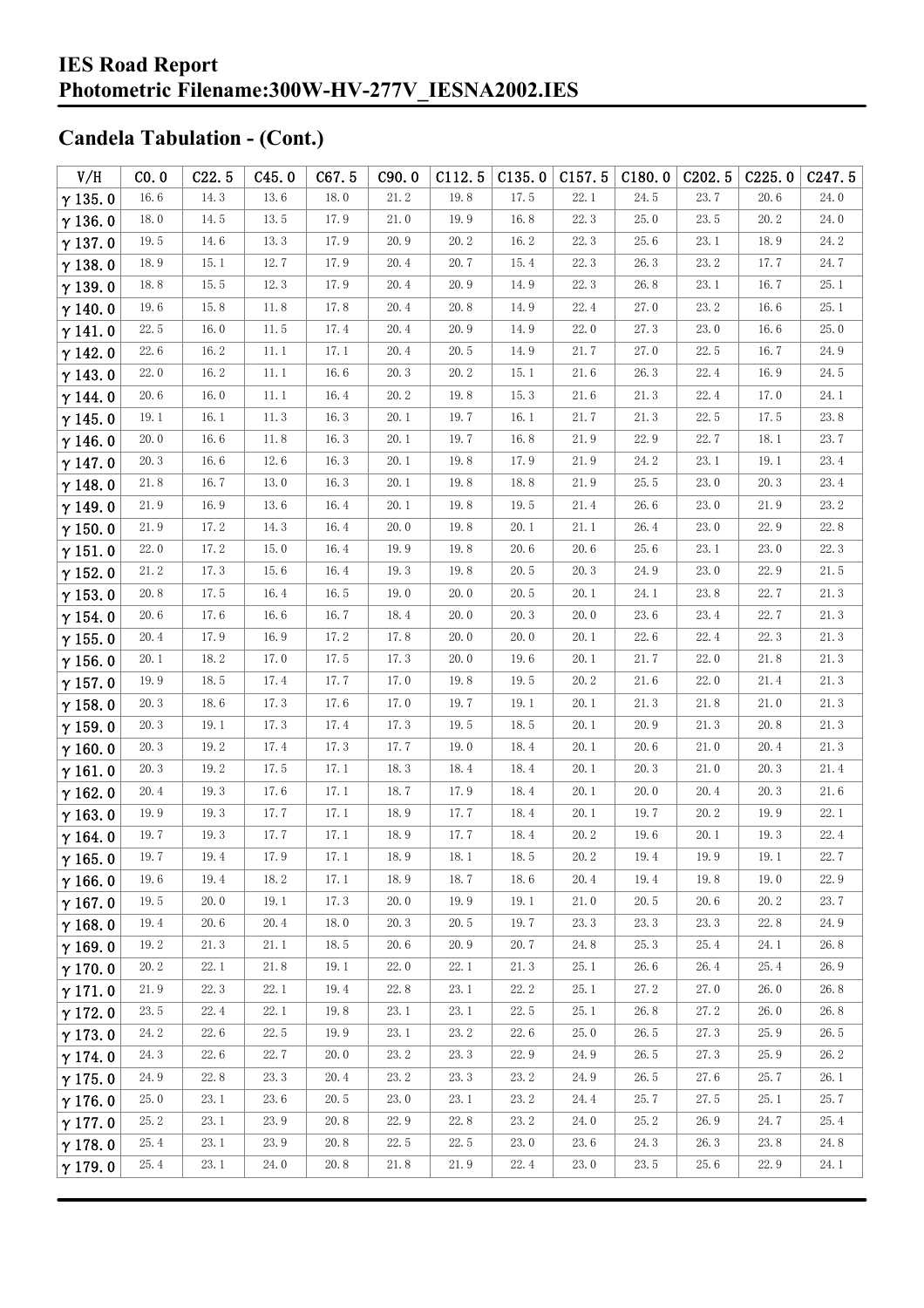| V/H            | CO. 0              | C22.5              | C45.0   | C67.5   | C90.0 | C112.5 | C135.0 | C157.5 | C180.0 | C <sub>2</sub> 02.5 | C225.0 | C <sub>247.5</sub> |
|----------------|--------------------|--------------------|---------|---------|-------|--------|--------|--------|--------|---------------------|--------|--------------------|
| $\gamma$ 180.0 | 25.3               | 25.3               | 25.3    | 25.3    | 25.3  | 25.3   | 25.3   | 25.3   | 25.3   | 25.3                | 25.3   | 25.3               |
| V/H            | C <sub>270.0</sub> | C <sub>292.5</sub> | C315.0  | C337.5  |       |        |        |        |        |                     |        |                    |
| $\gamma$ 0.0   | 10639.6            | 10639.6            | 10639.6 | 10639.6 |       |        |        |        |        |                     |        |                    |
| $\gamma$ 1.0   | 10630.7            | 10688.5            | 10750.2 | 10790.9 |       |        |        |        |        |                     |        |                    |
| $\gamma$ 2.0   | 10619.6            | 10738.6            | 10860.3 | 10936.6 |       |        |        |        |        |                     |        |                    |
| $\gamma$ 3.0   | 10606.3            | 10787.8            | 10966.5 | 11074.6 |       |        |        |        |        |                     |        |                    |
| $\gamma$ 4.0   | 10591.6            | 10836.9            | 11073.1 | 11207.9 |       |        |        |        |        |                     |        |                    |
| $\gamma$ 5.0   | 10574.6            | 10884.3            | 11183.3 | 11334.1 |       |        |        |        |        |                     |        |                    |
| $\gamma$ 6.0   | 10556.2            | 10932.0            | 11293.9 | 11449.9 |       |        |        |        |        |                     |        |                    |
| $\gamma$ 7.0   | 10536.0            | 10982.7            | 11397.5 | 11556.7 |       |        |        |        |        |                     |        |                    |
| $\gamma$ 8.0   | 10518.9            | 11033.7            | 11499.9 | 11663.5 |       |        |        |        |        |                     |        |                    |
| $\gamma$ 9.0   | 10505.5            | 11084.9            | 11597.9 | 11773.1 |       |        |        |        |        |                     |        |                    |
| $\gamma$ 10.0  | 10497.2            | 11139.4            | 11687.9 | 11881.5 |       |        |        |        |        |                     |        |                    |
| $\gamma$ 11.0  | 10501.4            | 11198.8            | 11772.8 | 11977.4 |       |        |        |        |        |                     |        |                    |
| $\gamma$ 12.0  | 10515.1            | 11260.1            | 11860.2 | 12068.7 |       |        |        |        |        |                     |        |                    |
| $\gamma$ 13.0  | 10532.8            | 11323.6            | 11942.8 | 12170.1 |       |        |        |        |        |                     |        |                    |
| $\gamma$ 14.0  | 10558.1            | 11385.8            | 12022.1 | 12269.5 |       |        |        |        |        |                     |        |                    |
| $\gamma$ 15.0  | 10588.9            | 11449.0            | 12100.1 | 12358.5 |       |        |        |        |        |                     |        |                    |
| $\gamma$ 16.0  | 10619.6            | 11507.7            | 12177.2 | 12437.1 |       |        |        |        |        |                     |        |                    |
| $\gamma$ 17.0  | 10653.8            | 11571.6            | 12251.6 | 12517.1 |       |        |        |        |        |                     |        |                    |
| $\gamma$ 18.0  | 10689.5            | 11636.7            | 12315.5 | 12589.5 |       |        |        |        |        |                     |        |                    |
| $\gamma$ 19.0  | 10731.6            | 11706.2            | 12385.3 | 12651.4 |       |        |        |        |        |                     |        |                    |
| $\gamma$ 20.0  | 10785.1            | 11782.7            | 12451.4 | 12714.7 |       |        |        |        |        |                     |        |                    |
| $\gamma$ 21.0  | 10844.8            | 11855.7            | 12517.7 | 12782.0 |       |        |        |        |        |                     |        |                    |
| $\gamma$ 22.0  | 10910.5            | 11928.0            | 12581.3 | 12832.5 |       |        |        |        |        |                     |        |                    |
| $\gamma$ 23.0  | 10979.2            | 11993.9            | 12637.7 | 12879.9 |       |        |        |        |        |                     |        |                    |
| $\gamma$ 24.0  | 11043.7            | 12066.2            | 12686.4 | 12931.3 |       |        |        |        |        |                     |        |                    |
| $\gamma$ 25.0  | 11114.5            | 12136.0            | 12732.6 | 12976.3 |       |        |        |        |        |                     |        |                    |
| $\gamma$ 26.0  | 11189.6            | 12198.8            | 12776.2 | 13011.1 |       |        |        |        |        |                     |        |                    |
| $\gamma$ 27.0  | 11268.9            | 12265.4            | 12809.8 | 13038.9 |       |        |        |        |        |                     |        |                    |
| $\gamma$ 28.0  | 11338.7            | 12342.1            | 12849.1 | 13067.3 |       |        |        |        |        |                     |        |                    |
| $\gamma$ 29.0  | 11411.0            | 12412.6            | 12884.8 | 13073.1 |       |        |        |        |        |                     |        |                    |
| $\gamma$ 30.0  | 11476.4            | 12488.1            | 12910.1 | 13069.5 |       |        |        |        |        |                     |        |                    |
| $\gamma$ 31.0  | 11550.6            | 12560.2            | 12936.1 | 13055.8 |       |        |        |        |        |                     |        |                    |
| $\gamma$ 32.0  | 11618.6            | 12624.6            | 12952.6 | 13031.4 |       |        |        |        |        |                     |        |                    |
| $\gamma$ 33.0  | 11681.9            | 12672.3            | 12956.5 | 12990.0 |       |        |        |        |        |                     |        |                    |
| $\gamma$ 34.0  | 11737.2            | 12724.8            | 12964.2 | 12936.2 |       |        |        |        |        |                     |        |                    |
| $\gamma$ 35.0  | 11784.8            | 12775.5            | 12971.6 | 12860.0 |       |        |        |        |        |                     |        |                    |
| $\gamma$ 36.0  | 11831.4            | 12820.9            | 12973.1 | 12789.8 |       |        |        |        |        |                     |        |                    |
| $\gamma$ 37.0  | 11870.2            | 12858.4            | 12973.1 | 12706.1 |       |        |        |        |        |                     |        |                    |
| $\gamma$ 38.0  | 11908.0            | 12888.7            | 12977.5 | 12592.0 |       |        |        |        |        |                     |        |                    |
| $\gamma$ 39.0  | 11939.4            | 12924.5            | 12977.6 | 12456.1 |       |        |        |        |        |                     |        |                    |
| $\gamma$ 40.0  | 11952.8            | 12956.8            | 12967.4 | 12327.7 |       |        |        |        |        |                     |        |                    |
| $\gamma$ 41.0  | 11966.4            | 12987.0            | 12948.9 | 12194.5 |       |        |        |        |        |                     |        |                    |
| $\gamma$ 42.0  | 11966.8            | 13015.1            | 12912.8 | 12053.0 |       |        |        |        |        |                     |        |                    |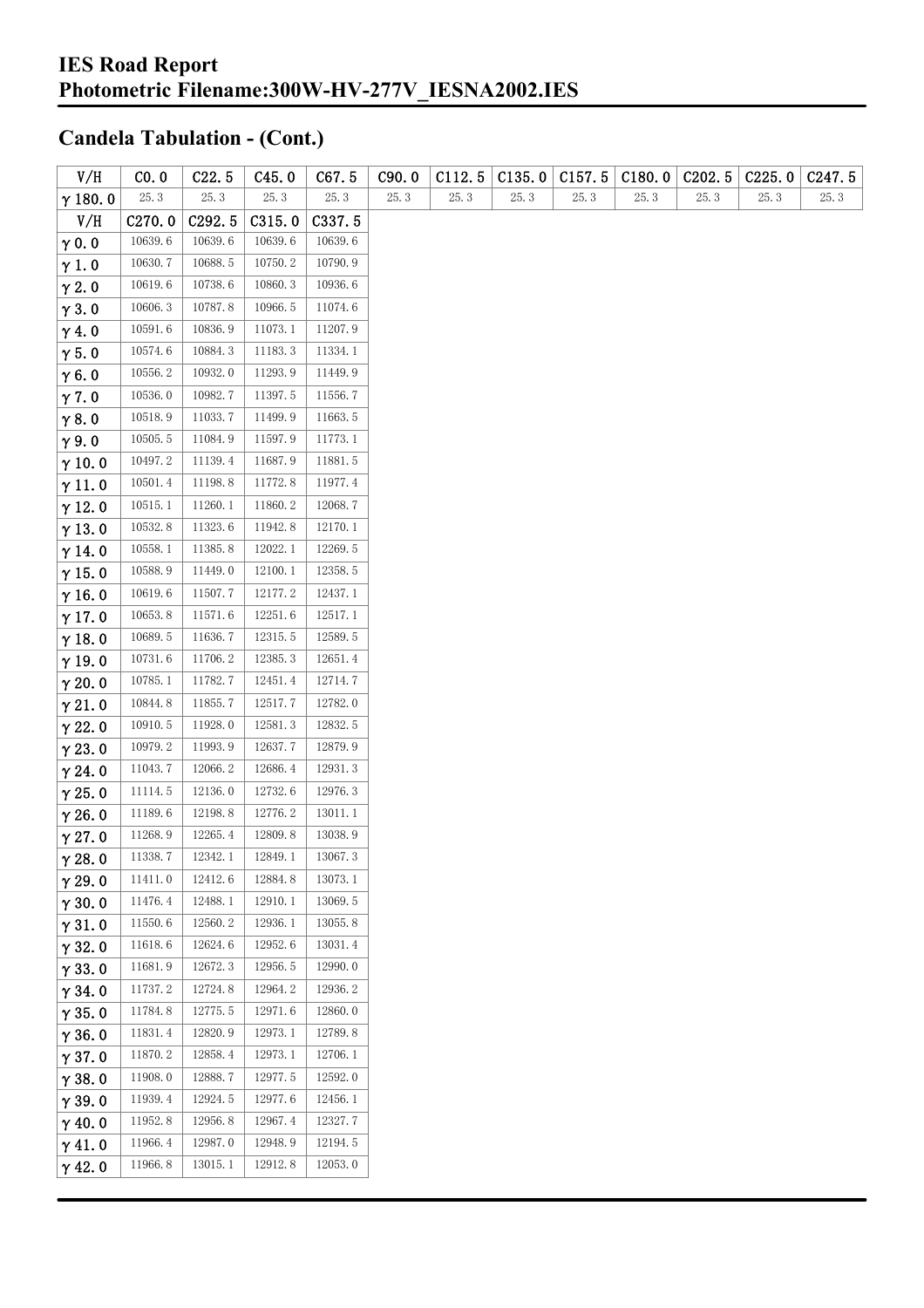| V/H            | C270.0  | C292.5  | C315.0  | C337.5  |
|----------------|---------|---------|---------|---------|
| $\gamma$ 43.0  | 11965.6 | 13029.6 | 12869.2 | 11914.1 |
| $\gamma$ 44. 0 | 11958.7 | 13032.3 | 12824.4 | 11764.2 |
| $\gamma$ 45. 0 | 11963.6 | 13035.5 | 12779.7 | 11587.3 |
| $\gamma$ 46.0  | 11963.0 | 13040.4 | 12724.5 | 11386.0 |
| $\gamma$ 47.0  | 11973.0 | 13046.2 | 12649.0 | 11172.6 |
| $\gamma$ 48.0  | 11983.1 | 13048.1 | 12568.9 | 10939.6 |
| $\gamma$ 49.0  | 11987.0 | 13041.9 | 12496.2 | 10676.7 |
| $\gamma$ 50.0  | 11992.1 | 13024.3 | 12399.0 | 10399.6 |
| $\gamma$ 51.0  | 11997.7 | 12993.8 | 12269.4 | 10084.1 |
| $\gamma$ 52.0  | 12002.9 | 12957.3 | 12123.0 | 9761.8  |
| $\gamma$ 53.0  | 12001.0 | 12907.5 | 11955.6 | 9414.0  |
| $\gamma$ 54. 0 | 11987.4 | 12847.4 | 11765.5 | 9055.6  |
| $\gamma$ 55.0  | 11975.9 | 12777.3 | 11566.8 | 8682.9  |
| γ56.0          | 11957.7 | 12691.8 | 11351.3 | 8281.6  |
| $\gamma$ 57.0  | 11937.5 | 12602.7 | 11129.0 | 7844.2  |
| $\gamma$ 58.0  | 11905.9 | 12495.8 | 10887.4 | 7342.8  |
| $\gamma$ 59.0  | 11868.9 | 12374.7 | 10622.7 | 6769.7  |
| $\gamma$ 60.0  | 11822.2 | 12248.0 | 10335.9 | 6104.8  |
| $\gamma$ 61.0  | 11789.1 | 12109.8 | 10010.0 | 5379.6  |
| $\gamma$ 62.0  | 11746.0 | 11960.6 | 9654.9  | 4665.1  |
| $\gamma$ 63.0  | 11707.5 | 11806.0 | 9288.4  | 3968.8  |
| $\gamma$ 64.0  | 11673.5 | 11636.3 | 8862.7  | 3303.7  |
| $\gamma$ 65.0  | 11594.8 | 11458.7 | 8422.3  | 2657.2  |
| γ66.0          | 11459.3 | 11261.0 | 7919.2  | 2109.2  |
| $\gamma$ 67.0  | 11335.4 | 11008.8 | 7380.5  | 1752.7  |
| $\gamma$ 68.0  | 11255.4 | 10717.5 | 6798.7  | 1401.1  |
| $\gamma$ 69.0  | 11164.0 | 10450.1 | 6179.2  | 1049.6  |
| $\gamma$ 70.0  | 11075.2 | 10223.9 | 5531.6  | 787.2   |
| $\gamma$ 71.0  | 10848.4 | 9987.0  | 4857.5  | 588.1   |
| $\gamma$ 72.0  | 10436.9 | 9738.0  | 4276.4  | 472.5   |
| $\gamma$ 73.0  | 9599.8  | 9389.4  | 3725.0  | 417.2   |
| $\gamma$ 74.0  | 8487.1  | 8930.6  | 3190.8  | 388.3   |
| $\gamma$ 75.0  | 6889.8  | 8247.5  | 2768.8  | 365.1   |
| $\gamma$ 76.0  | 5672.4  | 7160.9  | 2309.8  | 347.0   |
| $\gamma$ 77.0  | 4678.5  | 6090.4  | 1764.4  | 319.2   |
| $\gamma$ 78.0  | 3852.2  | 4961.0  | 1181.6  | 285.5   |
| $\gamma$ 79.0  | 3016.4  | 3855.6  | 598.8   | 257.1   |
| $\gamma$ 80.0  | 2054.6  | 2831.2  | 356.8   | 225.2   |
| $\gamma$ 81.0  | 1537.7  | 2213.2  | 235.4   | 188.1   |
| $\gamma$ 82.0  | 1031.8  | 1709.2  | 169.6   | 151.7   |
| $\gamma$ 83.0  | 526.0   | 1207.8  | 124.4   | 119.2   |
| $\gamma$ 84.0  | 298.4   | 706.4   | 87.4    | 90.8    |
| $\gamma$ 85.0  | 76.6    | 297.4   | 58.9    | 54.9    |
| $\gamma$ 86.0  | 35. 1   | 72.1    | 32.3    | 22.5    |
| $\gamma$ 87.0  | 24.4    | 28.7    | 14.8    | 6.3     |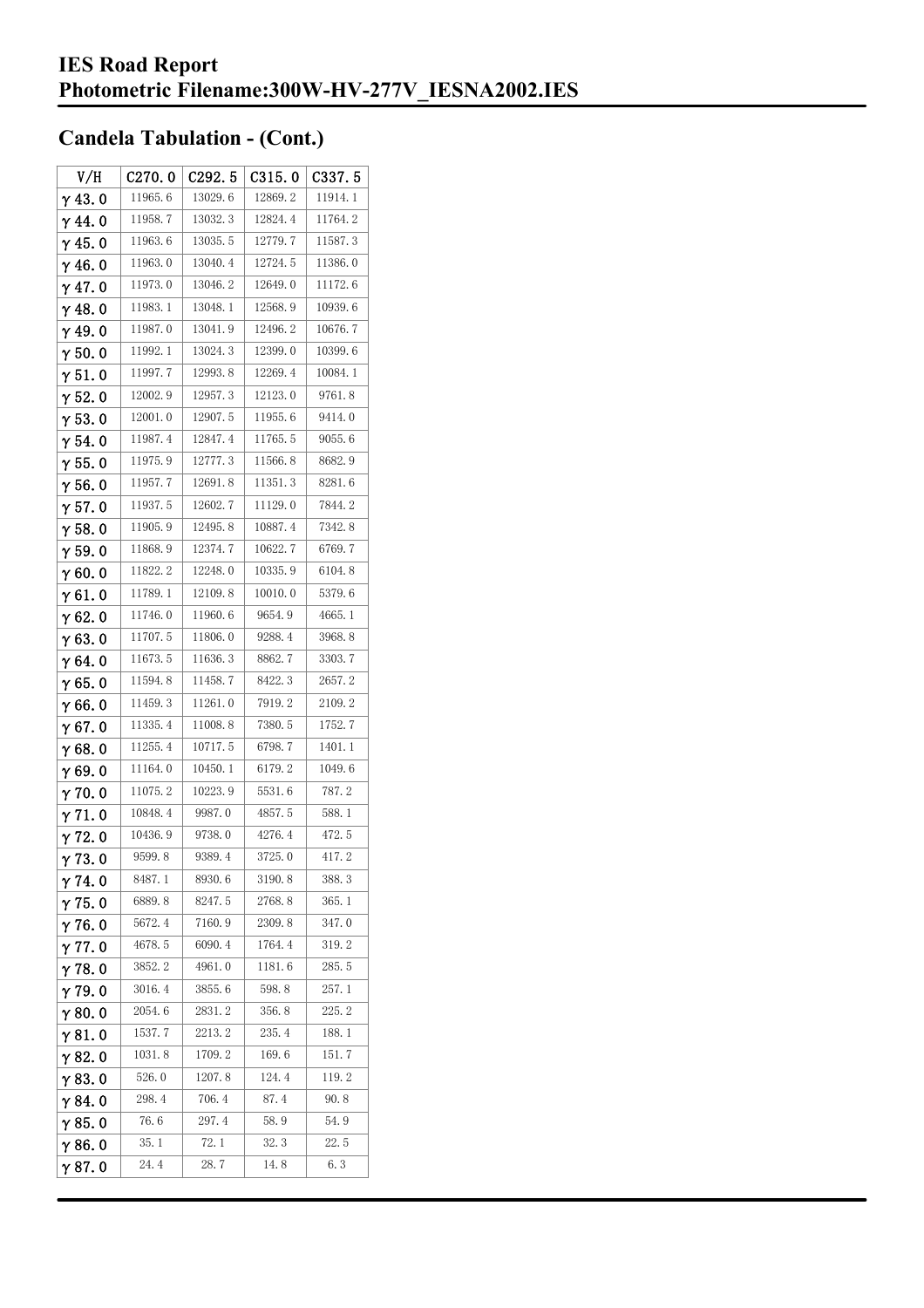| V/H             | C270.0 | C292.5 | C315.0 | C337.5 |
|-----------------|--------|--------|--------|--------|
| $\gamma$ 88.0   | 20.2   | 21.6   | 9.8    | 3.3    |
| $\gamma$ 89.0   | 16.7   | 17.6   | 7.1    | 1.2    |
| $\gamma$ 90.0   | 16.1   | 16.6   | 6.7    | 0.8    |
| $\gamma$ 91.0   | 16.0   | 15.9   | 6.4    | 0.8    |
| γ92.0           | 15.9   | 15.4   | 6.4    | 0.8    |
| $\gamma$ 93. O  | 16.3   | 15.2   | 6.4    | 0, 7   |
| γ94.0           | 16.9   | 15.2   | 6.3    | 0.7    |
| $\gamma$ 95.0   | 17.5   | 15. 1  | 6.3    | 0.8    |
| γ96.0           | 18.4   | 15.1   | 6.3    | 0.9    |
| $\gamma$ 97. 0  | 19.0   | 15.1   | 6.4    | 0.1    |
| $\gamma$ 98.0   | 19.9   | 15.1   | 6.5    | 1.0    |
| $\gamma$ 99.0   | 20.7   | 15.0   | 6.7    | 1.9    |
| $\gamma$ 100. 0 | 21.6   | 15. 1  | 6.8    | 2.3    |
| $\gamma$ 101. 0 | 22.3   | 15.5   | 7.0    | 2.6    |
| $\gamma$ 102.0  | 22.9   | 15.8   | 7.2    | 2.9    |
| $\gamma$ 103. 0 | 23.8   | 16.6   | 7.5    | 3.1    |
| γ 104. 0        | 24.8   | 17.0   | 7.9    | 3.4    |
| $\gamma$ 105.0  | 25.6   | 17.4   | 8.3    | 3.8    |
| $\gamma$ 106.0  | 26.4   | 18.1   | 8.8    | 4.2    |
| γ 107. 0        | 27.4   | 18.9   | 9.3    | 4.6    |
| $\gamma$ 108.0  | 28.1   | 19.6   | 9.5    | 5.1    |
| $\gamma$ 109.0  | 28.5   | 20.1   | 9.8    | 5.2    |
| $\gamma$ 110. 0 | 29.1   | 20.5   | 10.0   | 5.5    |
| γ111.0          | 29.4   | 21.0   | 10.3   | 5.7    |
| $\gamma$ 112. 0 | 29.5   | 21.3   | 10.7   | 5.8    |
| $\gamma$ 113. 0 | 29.8   | 21.7   | 11. 1  | 6.0    |
| γ 114. 0        | 30.2   | 21.7   | 11.4   | 6.2    |
| $\gamma$ 115.0  | 30.2   | 21.8   | 11.7   | 6.2    |
| γ116.0          | 30.4   | 21.8   | 12.0   | 5.8    |
| $\gamma$ 117.0  | 30.4   | 21.8   | 12.1   | 5.3    |
| $\gamma$ 118. 0 | 30.4   | 21.6   | 12.5   | 5.4    |
| γ119.0          | 30.5   | 21.5   | 12.7   | 7.0    |
| $\gamma$ 120.0  | 30.6   | 21.5   | 12.9   | 8. 6   |
| $\gamma$ 121.0  | 30.6   | 21.3   | 12.9   | 9.1    |
| $\gamma$ 122. 0 | 30.5   | 21.1   | 12.9   | 9.7    |
| $\gamma$ 123.0  | 30.0   | 21.1   | 13.0   | 10.0   |
| $\gamma$ 124.0  | 29.8   | 21.1   | 12.9   | 10.4   |
| $\gamma$ 125.0  | 29.4   | 21.1   | 12.5   | 10.6   |
| $\gamma$ 126.0  | 29.5   | 21.1   | 12.3   | 10.8   |
| $\gamma$ 127.0  | 29.3   | 21.1   | 12.3   | 11.0   |
| $\gamma$ 128.0  | 29. 2  | 20.9   | 12.3   | 11.2   |
| $\gamma$ 129. 0 | 28.8   | 20.3   | 12.3   | 11.7   |
| $\gamma$ 130.0  | 27.9   | 19.8   | 12.2   | 11.8   |
| $\gamma$ 131.0  | 26.9   | 19.0   | 12.0   | 11.9   |
| $\gamma$ 132. 0 | 26.0   | 18.4   | 11.9   | 12.5   |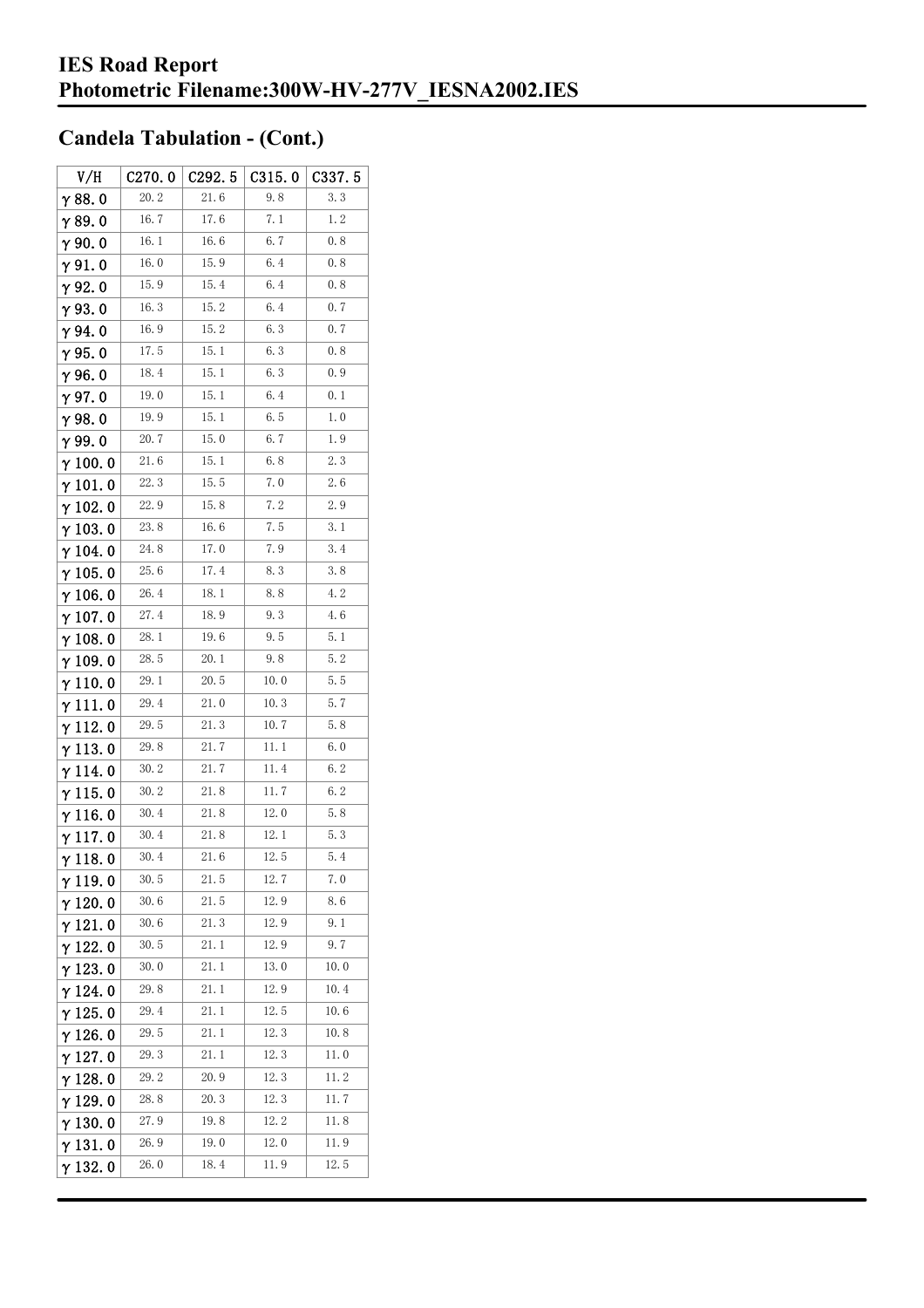| V/H             | C270.0      | C292.5 | C315.0 | C337.5 |
|-----------------|-------------|--------|--------|--------|
| $\gamma$ 133.0  | 25.4        | 18.1   | 11.9   | 12.5   |
| $\gamma$ 134. 0 | 24.8        | 17.8   | 11.6   | 12.7   |
| $\gamma$ 135.0  | 24.5        | 17.6   | 11.5   | 13.1   |
| $\gamma$ 136. 0 | 24.3        | 17.5   | 11.4   | 13.2   |
| $\gamma$ 137. 0 | 24.0        | 17.5   | 11.3   | 13.3   |
| $\gamma$ 138. 0 | 23.6        | 17.6   | 11. 1  | 13.5   |
| γ139.0          | 23.4        | 17.4   | 11.0   | 13.7   |
| $\gamma$ 140. 0 | 23.3        | 16.9   | 10.9   | 13.9   |
| $\gamma$ 141. 0 | 22.8        | 16.2   | 10.9   | 14.0   |
| $\gamma$ 142. 0 | 22.5        | 15.8   | 10.9   | 14.5   |
| $\gamma$ 143.0  | 22.0        | 15.3   | 11. 1  | 14.5   |
| $\gamma$ 144. 0 | 21.8        | 15.1   | 11.6   | 14.6   |
| $\gamma$ 145. 0 | 21.5        | 14.9   | 11.9   | 14.7   |
| γ146.0          | 21.2        | 14. 9  | 12.4   | 15.3   |
| $\gamma$ 147. 0 | 20.7        | 14.9   | 12.7   | 15.3   |
| γ148.0          | <b>20.5</b> | 14.7   | 13.2   | 15.4   |
| $\gamma$ 149. 0 | 20.4        | 14.7   | 13.7   | 15.4   |
| $\gamma$ 150.0  | 20.1        | 14.6   | 14.4   | 15.9   |
| $\gamma$ 151.0  | 19.7        | 14.5   | 15.2   | 16.3   |
| $\gamma$ 152. 0 | 19.3        | 14.5   | 15.8   | 16.4   |
| $\gamma$ 153.0  | 18.8        | 14.5   | 16.3   | 16.7   |
| $\gamma$ 154.0  | 18.1        | 14.7   | 16.7   | 17.1   |
| $\gamma$ 155. 0 | 17.4        | 14.7   | 17.1   | 17.3   |
| $\gamma$ 156. 0 | 16.7        | 14.8   | 17.3   | 17.6   |
| $\gamma$ 157. 0 | 16.3        | 14.8   | 17.3   | 18.0   |
| $\gamma$ 158.0  | 16.2        | 14.8   | 17.4   | 18.1   |
| $\gamma$ 159. 0 | 16.3        | 14.8   | 17.5   | 18.2   |
| $\gamma$ 160.0  | 16.9        | 14.8   | 17.6   | 18.5   |
| $\gamma$ 161. 0 | 17.5        | 14.9   | 18.0   | 18.4   |
| $\gamma$ 162. 0 | 18. 1       | 15.1   | 18.2   | 18.4   |
| $\gamma$ 163.0  | 18. 1       | 15.4   | 18.8   | 18.5   |
| $\gamma$ 164. 0 | 18.1        | 15.6   | 19.1   | 18.9   |
| $\gamma$ 165.0  | 18.3        | 16.2   | 19.1   | 18.4   |
| $\gamma$ 166.0  | 18.3        | 16.3   | 19. 2  | 17.6   |
| $\gamma$ 167.0  | 19.3        | 16.9   | 20.0   | 17.5   |
| $\gamma$ 168.0  | 19.8        | 18.0   | 21.1   | 18.5   |
| $\gamma$ 169.0  | 20.4        | 18.4   | 21.9   | 20.4   |
| $\gamma$ 170.0  | 21.0        | 19.1   | 22.3   | 21.7   |
| $\gamma$ 171.0  | 21.4        | 19.5   | 22.8   | 22.3   |
| $\gamma$ 172.0  | 22.0        | 20.0   | 23.1   | 22.5   |
| $\gamma$ 173.0  | 21.9        | 20.1   | 23.2   | 22.7   |
| $\gamma$ 174.0  | 21.9        | 20.5   | 23.5   | 22.7   |
| $\gamma$ 175. 0 | 22.6        | 21.2   | 23.8   | 22.9   |
| $\gamma$ 176.0  | 22.7        | 22.0   | 24.0   | 23.0   |
| γ177.0          | 22.7        | 22.3   | 24.0   | 23.3   |